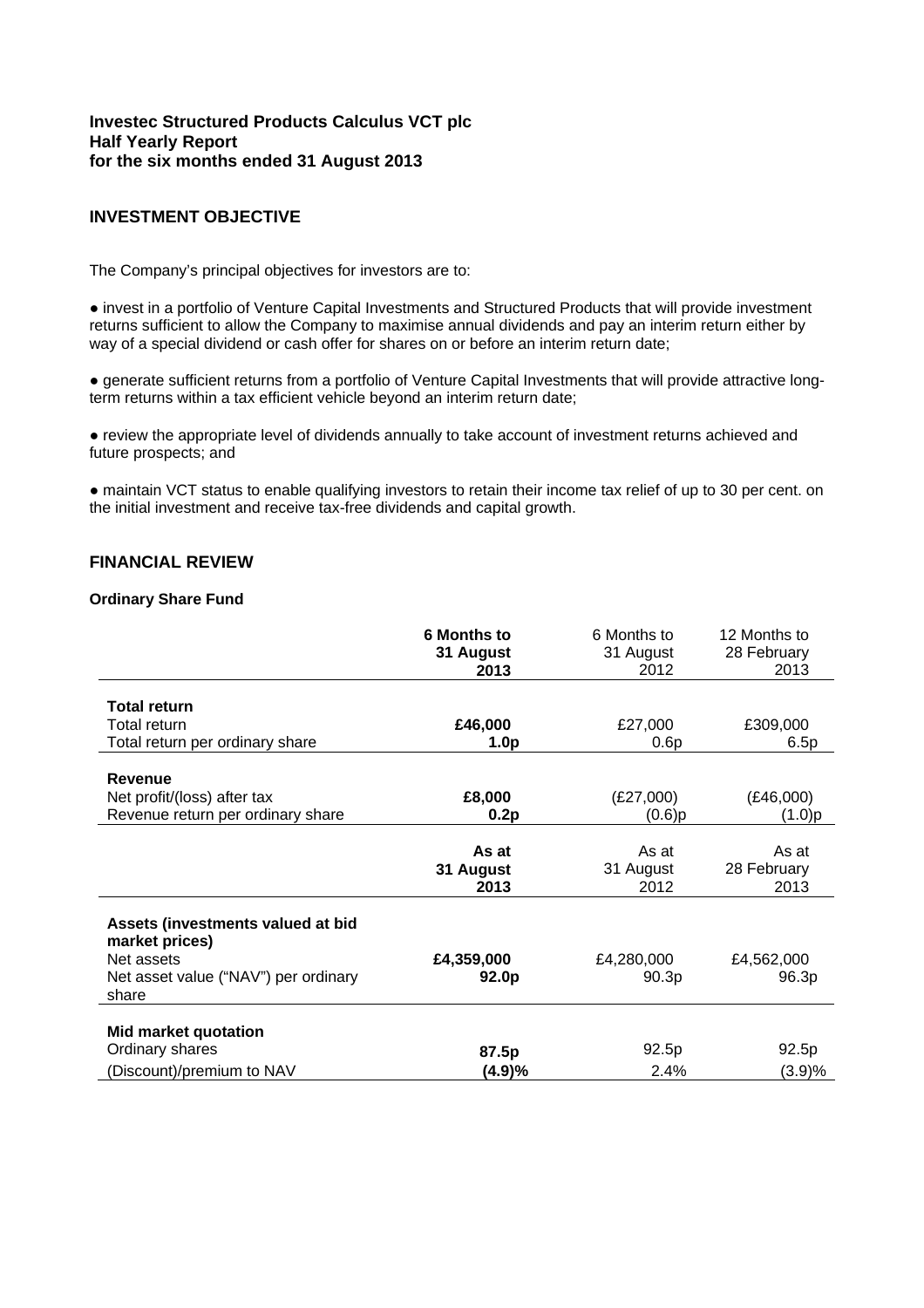### **C Share Fund**

|                                                                                      | <b>6 Months to</b><br>31 August<br>2013 | 6 Months to<br>31 August<br>2012 | 12 Months to<br>28 February<br>2013 |
|--------------------------------------------------------------------------------------|-----------------------------------------|----------------------------------|-------------------------------------|
| <b>Total return</b><br>Total return                                                  | £45,000                                 | (E1,000)                         | £104,000                            |
| Total return per C share                                                             | 2.3p                                    | (0.1)p                           | 5.4p                                |
| Revenue<br>Net loss after tax<br>Revenue return per C share                          | (E13,000)<br>(0.7)p                     | (E18,000)<br>(1.0)p              | (E35,000)<br>(1.8)p                 |
|                                                                                      | As at<br>31 August<br>2013              | As at<br>31 August<br>2012       | As at<br>28 February<br>2013        |
| Assets (investments valued at bid<br>market prices)<br>Net assets<br>NAV per C share | £1,763,000<br>91.3p                     | £1,700,000<br>88.0p              | £1,805,000<br>93.5p                 |
| Mid market quotation<br>C shares<br>(Discount)/premium to NAV                        | 90.0p<br>(1.4)%                         | 90.0p<br>2.3%                    | 90.0p<br>(3.7)%                     |

# **INTERIM MANAGEMENT REPORT**

### **Performance Summary**

The net asset value per ordinary share was 92.0 pence as at 31 August 2013 compared to 96.3 pence as at 28 February 2013. The major part of this movement is attributable to the dividend of 5.25 pence per ordinary share paid in July 2013. This dividend payment took cumulative dividends paid on the ordinary shares since inception to 15.75 pence, bringing the total return per ordinary share to 107.8 pence.

The net asset value per C share was 91.3 pence as at 31 August 2013 compared to 93.5 pence as at 28 February 2013. A dividend of 4.5 pence per C share was paid in July 2013. This dividend payment took cumulative dividends paid on the C shares since inception to 9.0 pence, bringing the total return per C share to 100.3 pence.

We are encouraged by the Company's performance to date and believe the portfolio is well positioned to make further progress in the second half of the year.

### **Venture Capital Investments**

### **Portfolio developments**

Calculus Capital Limited manages the Company's portfolio of Qualifying Investments. In general, we prefer to take stakes of sufficient size to enable us to play a more influential role in helping the companies develop. Investments may be by way of loan stock and/or preference shares as well as equity. This provides income for the Company to help pay regular dividends and provides a measure of risk mitigation.

The Ordinary Share Fund and the C Share Fund are managed separately although they both have the same investment remit and, therefore, both have very similar portfolios. As at 31 August 2013, the Company held 14 Qualifying Investments and 9 Qualifying Investments on behalf of the Ordinary Share Fund and the C Share Fund respectively.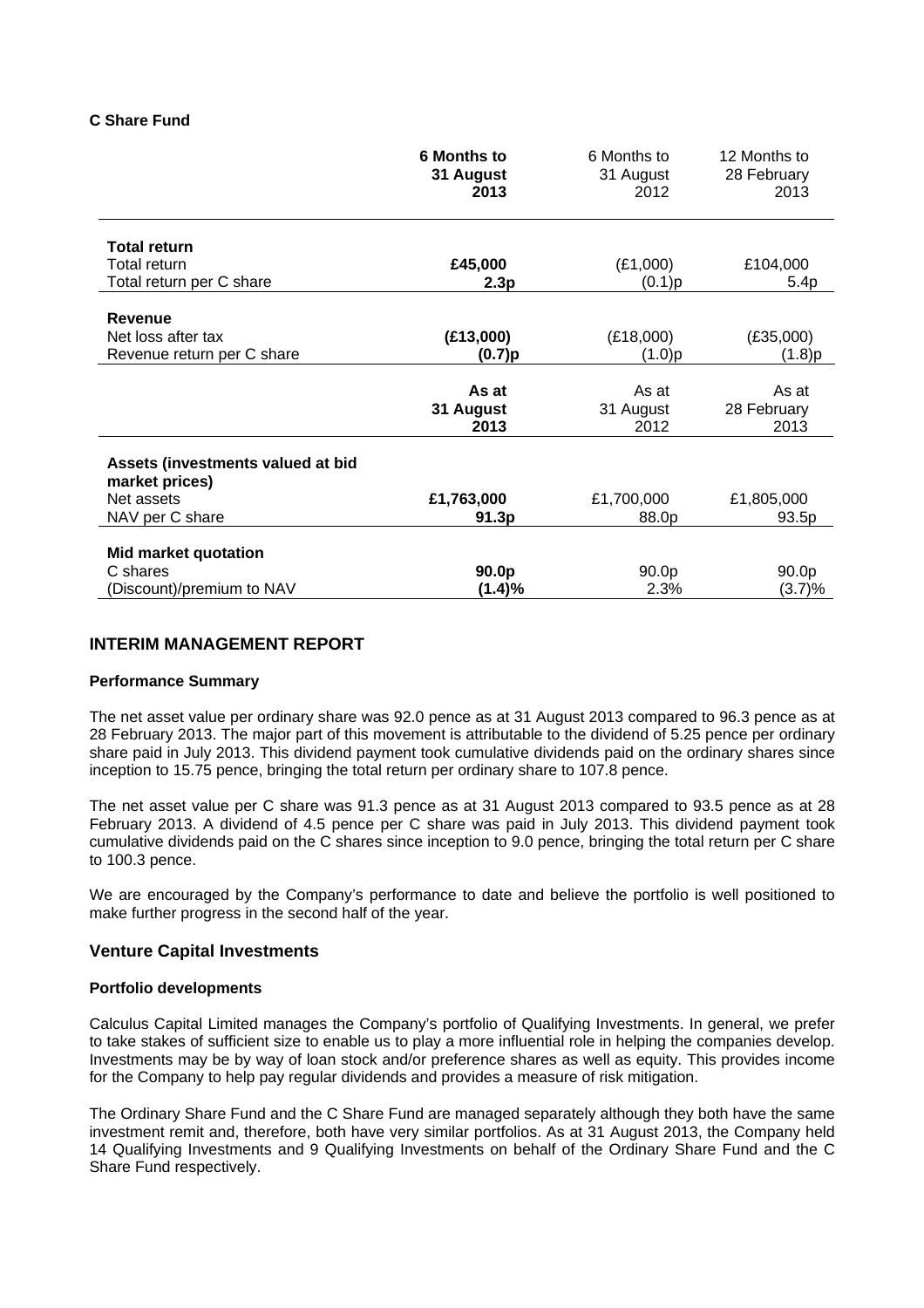### *Terrain Energy Limited ("Terrain") (Ordinary and C Share Funds)*

In July, Terrain redeemed the loan stock held by the Ordinary Share Fund. Terrain continues to make good progress. In January 2013, Terrain appointed Steve Jenkins as non-executive chairman. Steve has extensive exploration and production experience, having been CEO of Nautical Petroleum. Terrain's current licence portfolio comprises interests in seven licences onshore in the UK, comprising a combination of production and exploration interests. In August 2013, Terrain purchased a 20 per cent. interest in the Brockham oil field near Dorking in Surrey. Brockham is currently producing 45 bpd (barrels per day) gross which they are hoping to increase to 60 bpd following some upgrades to the site. Terrain also has a 10 per cent. interest in the Larne-Lough Neagh Basin (PL1/10) with combined unrisked P50 prospective resources, net to Terrain, of 45 million barrels. Following a £4.5 million fundraising in August, Terrain intends to acquire interests in additional licences over the next 18 months.

### *Lime Technology Limited ("Lime") (Ordinary Share Fund)*

Lime was established in 2002 and provides low carbon building products to the construction industry. The business comprises three parts: Lime Mortars, which are most appropriate to the renovation and preservation of older buildings; Lime Building Systems, which are the zero carbon panels used in Marks and Spencer's new superstore at Cheshire Oaks and the Science Museum's large object archives at Wroughton, near Swindon; and a hemp, linseed and rape processing facility. Lime's products have been featured on Channel 4 (Kevin McCloud's Grand Designs), the Discovery Channel and Al Jazeera Television. The group is going through a turnaround phase with a new management team, product lines and direction. Whilst the building products industry remains depressed, the 'green' sector is showing strong growth.

### *MicroEnergy Generation Services Limited ("MicroEnergy") (Ordinary Share Fund)*

MicroEnergy owns and operates a fleet of small onshore wind turbines (less than 5kW). As at 31 August 2013, 153 turbines had been installed on farm land in East Anglia and Yorkshire. The portfolio will provide MicroEnergy with sufficient scale to mitigate against concerns of poor short-term performance at any particular site. Revenues from the fleet of installed turbines come from two sources, both of which are inflation protected, being directly linked to RPI. Firstly, there is the Government backed feed-in tariff ("FIT") paid by the electricity suppliers for every kilowatt of electricity generated for 20 years. Secondly, there is an export tariff for any surplus electricity not used by the site owner that is exported to the grid.

The Company has 5.1 per cent. of the equity in MicroEnergy. Other funds managed by Calculus Capital have invested in MicroEnergy and have combined voting rights of 5.8 per cent.

### *AnTech Limited ("AnTech") (Ordinary Share Fund)*

Exeter-based AnTech Limited is a long-established oil services company. Founded in 1994, AnTech has developed a new generation of directional drilling tools, primarily for use in wells drilled using coiled tubing. Coiled tubing drilling provides a lower cost approach to drilling shallower wells. Whilst the primary initial market for AnTech's expansion will be North America, the company has also received interest from the other major oil-producing regions, including Saudi Arabia, Eastern Europe, Russia, China, Malaysia and Australia. Saudi Aramco Energy Ventures (the corporate venturing arm of Saudi Aramco), the world's largest oil company by production and reserves, invested alongside the Company and other funds managed by Calculus Capital.

### *Dryden Human Capital Group ("Dryden") (Ordinary Share Fund)*

Dryden is a global professional services recruitment and executive search group and its first business commenced operations in 1996. Headquartered in the UK, it specialises in the actuarial, insurance and compliance recruitment sectors and operates out of London, Zurich, Mumbai, Shanghai, Hong Kong, Sydney and New York. In April 2012, the group appointed a new CEO with extensive experience in the recruitment industry and the Asia Pacific markets. Dryden has also invested in improved technical equipment across the business, providing a good platform for growth.

#### *Hampshire Cosmetics Limited ("Hampshire") (Ordinary Share Fund)*

Founded in the 1970s, Hampshire is an established company which develops and manufactures a comprehensive range of products covering fragrances, body treatments, skincare and shampoos. The business and trade and assets have been acquired by a management team that has previously been backed by Calculus Capital in a successful investment. The business has performed well in the first half of this calendar year, and management's focus on quality customer delivery, profitability and cash flow is delivering positive results, with sales increasing and the company returning to profit. The outlook is positive for the remaining part of the year. In addition, Hampshire has undertaken a strategic review of the market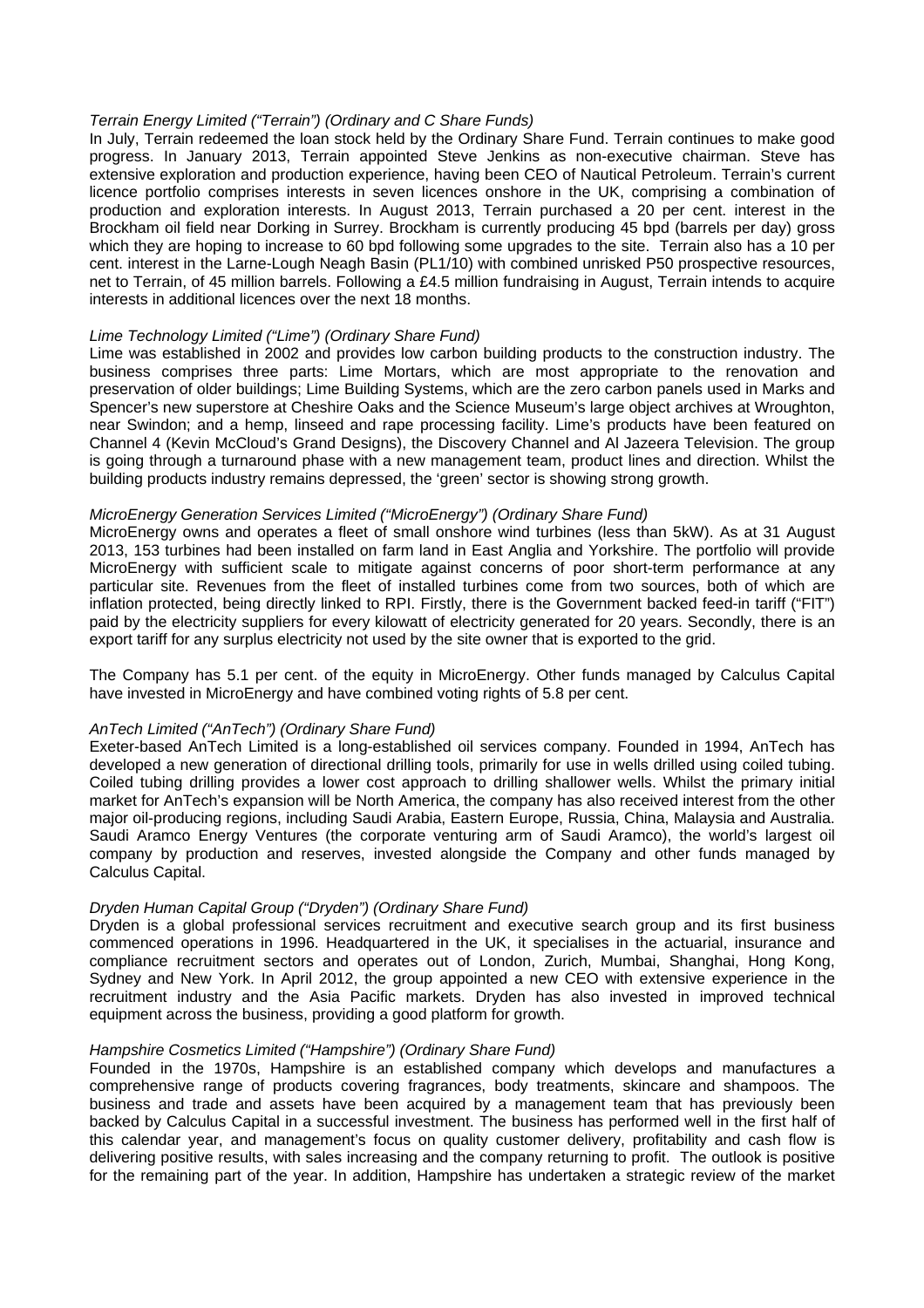and has identified additional opportunities for product diversification and margin improvement. Some of the identified strategies will be implemented during the coming financial year.

The Company has 4.6 per cent. of the equity in Hampshire.

### *Brigantes Energy Limited ("Brigantes") (Ordinary Share Fund)*

Brigantes and Corfe Energy Limited (below) were originally set up to hold certain exploration interests spun out of InfraStrata plc. Brigantes acquired a 45 per cent. interest in InfraStrata's licence PL1/10 at Larne, Northern Ireland. Brigantes plans to farm out a percentage to cover its costs in drilling a first exploration well, such that it will retain a 25 per cent. interest going forward. InfraStrata, as operator, recently released the results of a study of the prospects on PL1/10 which indicates the upside potential of the licence to be as much as 450 million barrels of recoverable oil (112.5 million barrels net to Brigantes after the farm out). Brigantes also has a 5 per cent. working interest in UK onshore licence PEDL 070 which contains the producing Avington field. The field produces at an average rate of 60-70 bpd and Brigantes' share in the field has entitled it to 2,754 barrels since acquisition on 1 June 2011 to 5 September 2013. The company participated at a 10 per cent. interest level in a Cairn-led licence application under the 27th Offshore Licensing Round in May. The result of this should be known within the next few months.

The Company has 3.3 per cent. of the equity in Brigantes. Other funds managed by Calculus Capital have invested in Brigantes and have combined voting rights of 25.6 per cent.

### *Corfe Energy Limited ("Corfe") (Ordinary Share Fund)*

Corfe acquired an interest in certain InfraStrata assets applied for under the 26th Onshore Licensing Round in the Dorset area. In relation to this, as part of the license award, Corfe has been awarded a 12 per cent. interest in blocks 97/14, 97/15 and 98/11. Corfe also has a 5 per cent. working interest in UK onshore licence PEDL 070 which contains the producing Avington field. In February, Corfe entered into an agreement with Egdon Resources and Celtique Energy under the terms of which Corfe will earn a 12.5 per cent. interest in UK onshore licence PEDL 201. Test drilling is planned for later in 2013 and the estimate of reserves is up to 3.2 million barrels.

In March 2013, Corfe entered into an agreement with Egdon Resources, Aurora and First Oil Expro under which it acquired a 25 per cent. working interest in UK onshore licences PL090 (excluding the Waddock Cross development area in PL090) and PEDL 237, subject to the consent of the Department of Energy and Climate Change. The group intends to shoot a 3D seismic survey over the area. The operator's best estimate of potential resources in the main Sherwood prospect is 60 million barrels of recoverable oil should drilling prove successful (7.5 million net to Corfe).

### *Human Race Group Limited ("Human Race") (Ordinary and C Share Funds)*

Human Race owns and operates over 58 mass participation sporting events for over 100,000 participants. The portfolio of events includes the Windsor Triathlon, Cycletta, Wiggle Dragon Ride, Etape Cymru, and the Speedo Open Water Swimming Series. The group has had a successful year, with flagship events continuing to go from strength to strength and the financial performance to date is in line with budget. Human Race is undertaking a strategic review of its events, with a focus on growing the core profitable events. Near-term performance will likely be impacted by the strategic review, with the effect of delaying medium-term targets. The equity has been revalued accordingly. Human Race has successfully maintained many existing sponsorship relationships and the outlook for new relationships is positive.

### *Secure Electrans Limited ("Secure") (Ordinary and C Share Funds)*

Secure was founded in 2000 and has developed internationally patented systems that provide solutions to card payment fraud, a market place that is ready for high growth. Secure's systems provide solutions to card payment fraud for 'card not present' ("CNP") transactions. The adoption of chip and pin technology in retail environments has specifically reduced instore card fraud and Secure's solution takes chip and pin technology from the retail sector and applies it to internet-based CNP transactions. Secure has developed an end-to-end payment and security infrastructure which incorporates chip and pin and has received certification from leading industry bodies and participants.

### *Tollan Energy Limited ("Tollan") (Ordinary Share Fund)*

Tollan has been set up to generate electricity from renewable micro-generation facilities. In February 2013, Tollan entered into an agreement with Southern Energy Solutions Limited and PD Advice & Services Limited (collectively, the Developer) to acquire a portfolio of installed solar PV panels. The solar photovoltaic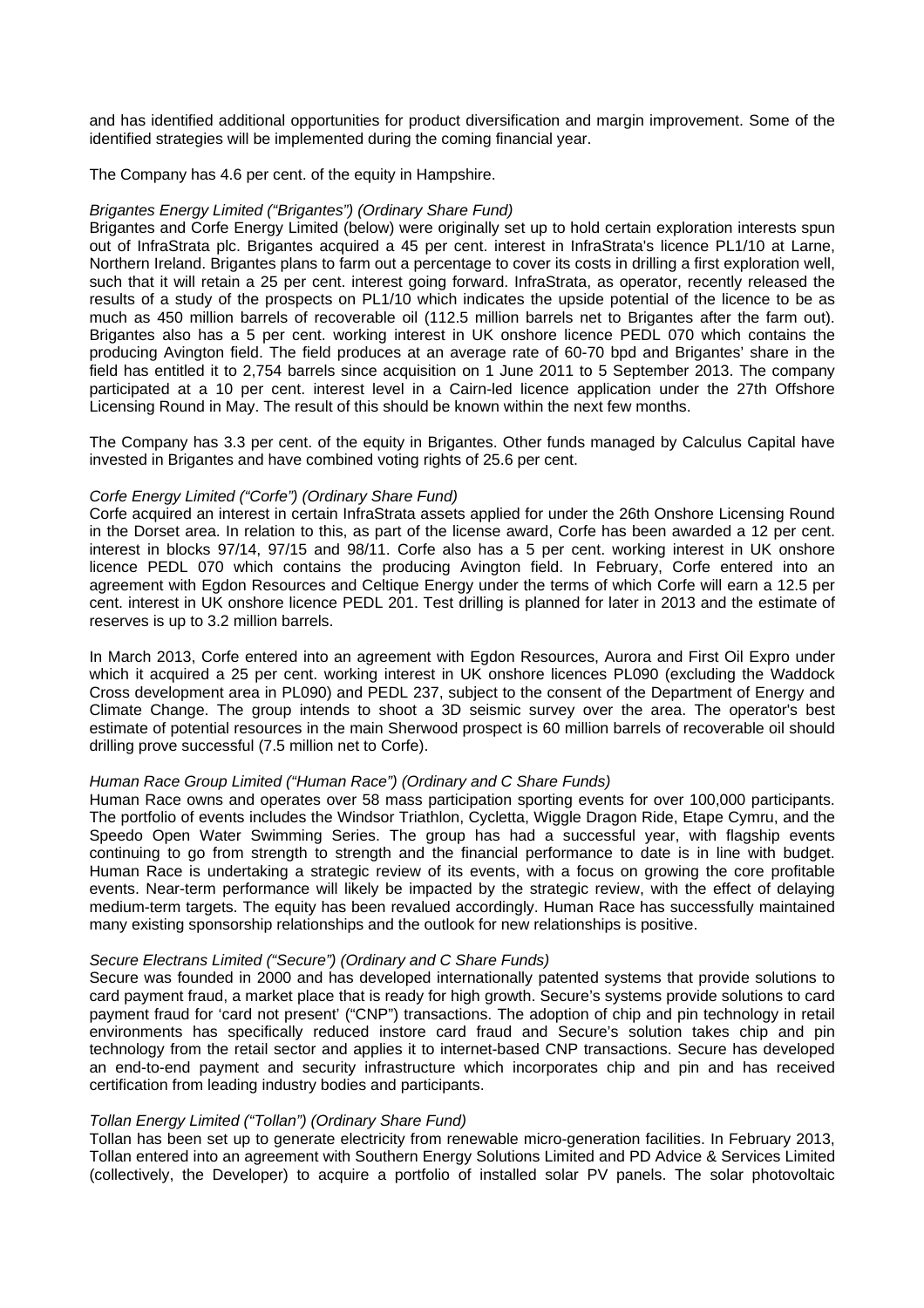generating capacity, which will be installed on residential and potentially commercial roofs in Northern Ireland, will benefit from Northern Ireland Renewable Obligation Certificates ("NIROC"s). Tollan's revenues will come from two sources both of which are inflation protected, being directly linked to RPI. Firstly, there is the Government backed NIROC for every unit of electricity generated. Under the current NIROC regime, solar installations of less than 50kW per site receive 4 NIROCs per megawatt of electricity generated indexed for 20 years. Secondly, there is the export tariff for any surplus electricity not used by the homeowner that is exported to the grid.

The Company has 6.4 per cent. of the equity in Tollan.

### *Venn Life Sciences Holdings plc ("Venn") (Ordinary and C Share Funds)*

Venn is a Clinical Research Organisation ("CRO") with operations in France, the Netherlands, Ireland and a branch office in Switzerland. Venn's near term objective is the consolidation of a number of small European CROs to build a mid-sized CRO focused on the European market, offering clients a full service, multicentred capability in Phase II-IV trials across a range of principal disease areas.

The Company has 3.4 per cent. of the equity in Venn. Other funds managed by Calculus Capital have invested in Venn and have combined voting rights of 9.1 per cent.

### *Metropolitan Safe Custody Limited ("Metropolitan") (Ordinary and C Share Funds)*

Metropolitan provides safe custody services in central London to around 4,500 customers. Metropolitan currently runs two safe custody sites, one in Knightsbridge, the other in St. John's Wood. These profitable, stable businesses serve around 4,500 customers providing access to the vaults seven days a week. In June 2012, Metropolitan purchased the trade and certain assets of London Safe Deposit ("LSD"). LSD, one of the oldest providers in Central London, closed due to the redevelopment of its site.

The Company has 3.2 per cent. of the equity in Metropolitan. Other funds managed by Calculus Capital have invested in Metropolitan and have combined voting rights of 38.9 per cent.

# **New Holdings**

# *Scancell Holdings plc ("Scancell") (C Share Fund)*

In August 2013, the Company invested £100,000 on behalf of the C Share Fund in Scancell, a developer of novel therapeutic vaccines for the treatment of cancer and infectious diseases. Scancell was founded in 1997 by Professor Lindy Durrant and IPO'd on AIM in July 2010. Scancell's vaccines are based on its proprietary ImmunoBody and Moditope technology 'platforms'. Scancell's first vaccine, which is in phase 2 clinical trials, is for the treatment of melanoma. Scancell's scientific platform is also applicable to the delivery of other therapeutic vaccines which is likely to lead to licensing deals with other pharmaceutical companies.

# *Pico's Limited (trading as "Benito's Hat") (C Share Fund)*

In May 2013, the Company invested £50,000 in Benito's Hat on behalf of the C Share Fund. Benito's Hat is a Mexican-themed fast casual restaurant business with plans to expand in central London. Offering tailormade burritos, tacos, soups and salads, Benito's Hat is a restaurant brand centred on an authentic experience and high-quality food, at an affordable price point. The brand has a devoted customer following and has won many accolades from food critics. Benito's Hat launched its first site in the West End of London in 2008 and has since opened three further sites in Covent Garden, Oxford Circus and King's Cross. Benito's Hat will use the investment received in May 2013 to fund the roll-out of restaurant openings to reach new customers across London and the UK. A fifth site is due to open in Farringdon in October 2013, with others in the pipeline.

### *Horizon Discovery Limited ("Horizon") (C Share Fund)*

Also in May 2013, the Company invested £50,000 in Horizon on behalf of the C Share Fund. Founded in 2007, Cambridge-based Horizon is a translational genomics company developing and supplying patientrelevant drug discovery and diagnostic research tools. Horizon has developed GENESIS™, a proprietary genome-editing platform, as well as a range of Genomic Reference Standards ("Reagents") which are standardised synthetic DNA extractions from tumour biopsies. It is in the process of developing genomic cell-based testing kits ("Cell Line Kits"), which can be used by clients to perform medical testing on certain genomic cell lines.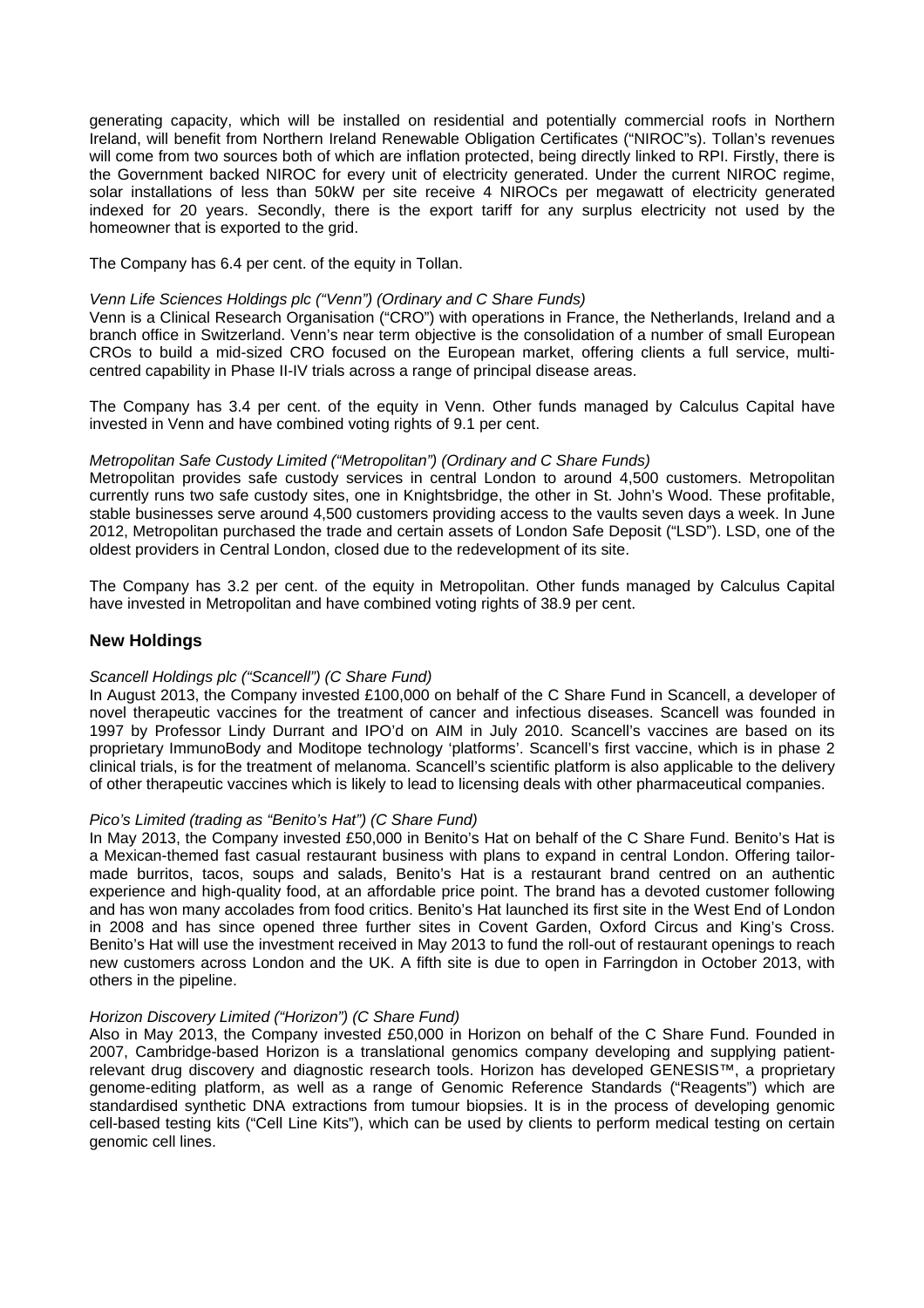### **Developments since the period end**

There have not been any significant developments in the venture capital portfolio since the period end.

# **Structured Products Portfolio**

A significant proportion of the portfolio of Structured Products have now reached full term and there has been little change over the past six months in the portfolio. The small Abbey Structured Product holding in the Ordinary Share Fund was sold on 21 June 2013 at 119 per cent., resulting in a return of £9,500 on the original £50,000 investment. This product was sold early to release cash flow to purchase Qualifying Investments and to cover expenses.

The continuing strong performance of the FTSE 100 has supported valuations in the Structured Products portfolio, and the FTSE 100 has increased to sit comfortably above all of the product's strike levels. As at 30 August 2013 the FTSE 100 was 6,412.93. Over the past three months, swap rates have increased very slightly along with market volatility though still low when looking at mid-term highs. Values of the Structured Product portfolio look strong, with the highest strike value at 5,341.93 in the Ordinary Share Fund and 5,584.51 in the C Share Fund.

No new investments were made in Structured Products during the period.

The Structured Products will achieve their target return subject to the Final Index Level of the FTSE 100 being higher than the Initial Index Level. The capital is at risk on a one-for-one basis ("CAR") if the FTSE 100 Index falls more than 50 per cent. at any time during the investment term and fails to fully recover at maturity such that the Final Index Level is below the Initial Index Level. As at 30 August 2013, the following investments had been made in Structured Products: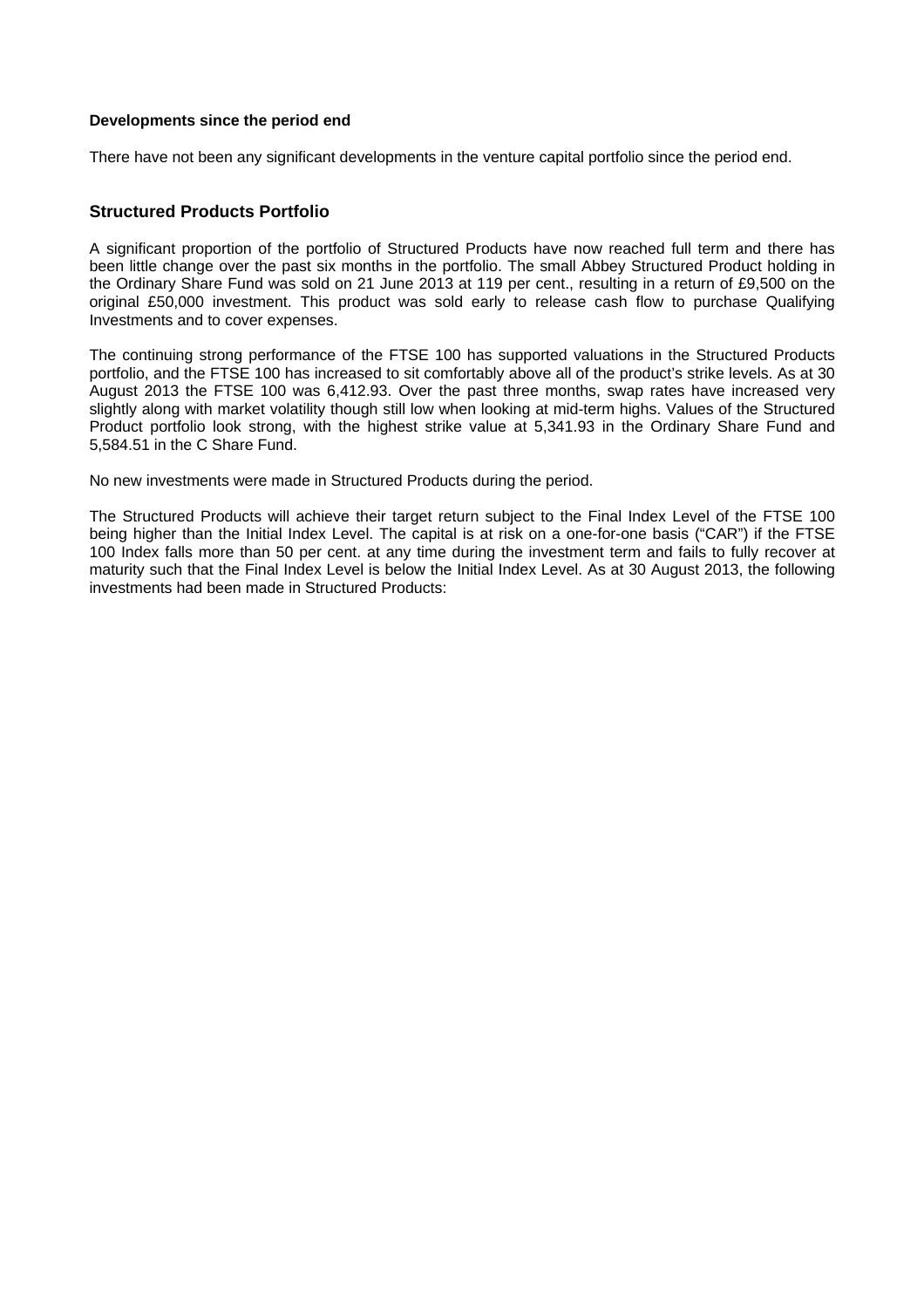**Ordinary Share Fund Structured Products Portfolio as at 31 August 2013** 

| <b>Issuer</b>         | <b>Strike</b><br><b>Date</b> | <b>FTSE</b><br>100 Initial<br><b>Index</b><br>Level | <b>Notional</b><br><b>Investment</b> | <b>Purchase</b><br><b>Price</b> | <b>Price</b><br>as at<br>31 August<br>2013 | <b>Maturity</b><br><b>Date</b> | <b>Return/Capital</b><br>at Risk ("CAR") |
|-----------------------|------------------------------|-----------------------------------------------------|--------------------------------------|---------------------------------|--------------------------------------------|--------------------------------|------------------------------------------|
|                       |                              |                                                     |                                      |                                 |                                            |                                | 162.5% if FTSE 100*                      |
| The Royal Bank        |                              |                                                     |                                      |                                 |                                            |                                | higher; CAR if FTSE 100                  |
| of Scotland plc       | 05/05/2010                   | 5,341.93                                            | £275,000                             | £0.96                           | £1.4474                                    | 12/05/2015                     | falls more than 50%                      |
|                       |                              |                                                     |                                      |                                 |                                            |                                | 185% if FTSE 100*                        |
| <b>Investec Bank</b>  |                              |                                                     |                                      |                                 |                                            |                                | higher; CAR if FTSE 100                  |
| plc                   | 14/05/2010                   | 5,262.85                                            | £500,000                             | £0.98                           | £1.5210                                    | 19/11/2015                     | falls more than 50%                      |
| <b>Abbey National</b> |                              |                                                     |                                      |                                 |                                            |                                | 185% if FTSE 100*                        |
| <b>Treasury</b>       |                              |                                                     |                                      |                                 |                                            |                                | higher; CAR if FTSE 100                  |
| <b>Services</b>       | 25/05/2010                   | 4.940.68                                            | £350,000                             | £0.99                           | £1.6255                                    | 18/11/2015                     | falls more than 50%                      |

**Matured/Sold** 

| <b>Issuer</b>         | <b>Strike</b><br><b>Date</b> | <b>FTSE</b><br>100 Initial<br><b>Index</b><br>Level at<br><b>Maturity</b> | <b>Notional</b><br><b>Investment</b> | <b>Purchase</b><br><b>Price</b> | Price at<br>Maturity/<br><b>Sale</b> | <b>Maturity</b><br>Date/<br>Date Sold | <b>Return/Capital</b><br>at Risk ("CAR") |
|-----------------------|------------------------------|---------------------------------------------------------------------------|--------------------------------------|---------------------------------|--------------------------------------|---------------------------------------|------------------------------------------|
|                       |                              |                                                                           |                                      |                                 |                                      |                                       | 125.1% if FTSE 100*                      |
|                       |                              |                                                                           |                                      |                                 | Returned                             |                                       | higher; CAR if FTSE 100                  |
| <b>HSBC Bank plc</b>  | 01/07/2010                   | 4,805.75                                                                  | £500,000                             | £1.00                           | £1.2510                              | 06/07/2012                            | falls more than 50%                      |
|                       |                              |                                                                           |                                      |                                 |                                      |                                       | Autocallable 10.5% p.a.;                 |
| The Royal Bank        |                              |                                                                           |                                      |                                 | Returned                             |                                       | CAR if FTSE 100* falls                   |
| of Scotland plc       | 18/03/2011                   | 5,718.13                                                                  | £50,000                              | £1.00                           | £1.1050                              | 19/03/2012                            | more than 50%                            |
|                       |                              |                                                                           |                                      |                                 |                                      |                                       | 137% if FTSE 100*                        |
| Nomura Bank           |                              |                                                                           |                                      |                                 | Sold at                              |                                       | higher; CAR if FTSE 100                  |
| International**       | 28/05/2010                   | 5,188.43                                                                  | £350,000                             | £0.98                           | £1.2625                              | 30/03/2012                            | falls more than 50%                      |
|                       |                              |                                                                           |                                      |                                 |                                      |                                       | 134% if FTSE 100*                        |
| <b>Morgan Stanley</b> |                              |                                                                           |                                      |                                 | Sold at                              |                                       | higher; CAR if FTSE 100                  |
| <b>International</b>  | 10/06/2010                   | 5,132.50                                                                  | £500,000                             | £1.00                           | £1.3224                              | 31/10/2012                            | falls more than 50%                      |
| <b>Abbey National</b> |                              |                                                                           |                                      |                                 |                                      |                                       | 126% if FTSE 100*                        |
| <b>Treasury</b>       |                              |                                                                           |                                      |                                 | Sold at                              |                                       | higher; CAR if FTSE 100                  |
| <b>Services</b>       | 03/08/2011                   | 5,584.51                                                                  | £50,000                              | £1.00                           | £1.1900                              | 21/06/2013                            | falls more than 50%                      |

The total current valuation of the amount invested in Structured Products in the Ordinary Share Fund as at 31 August 2013 was £1,727,440.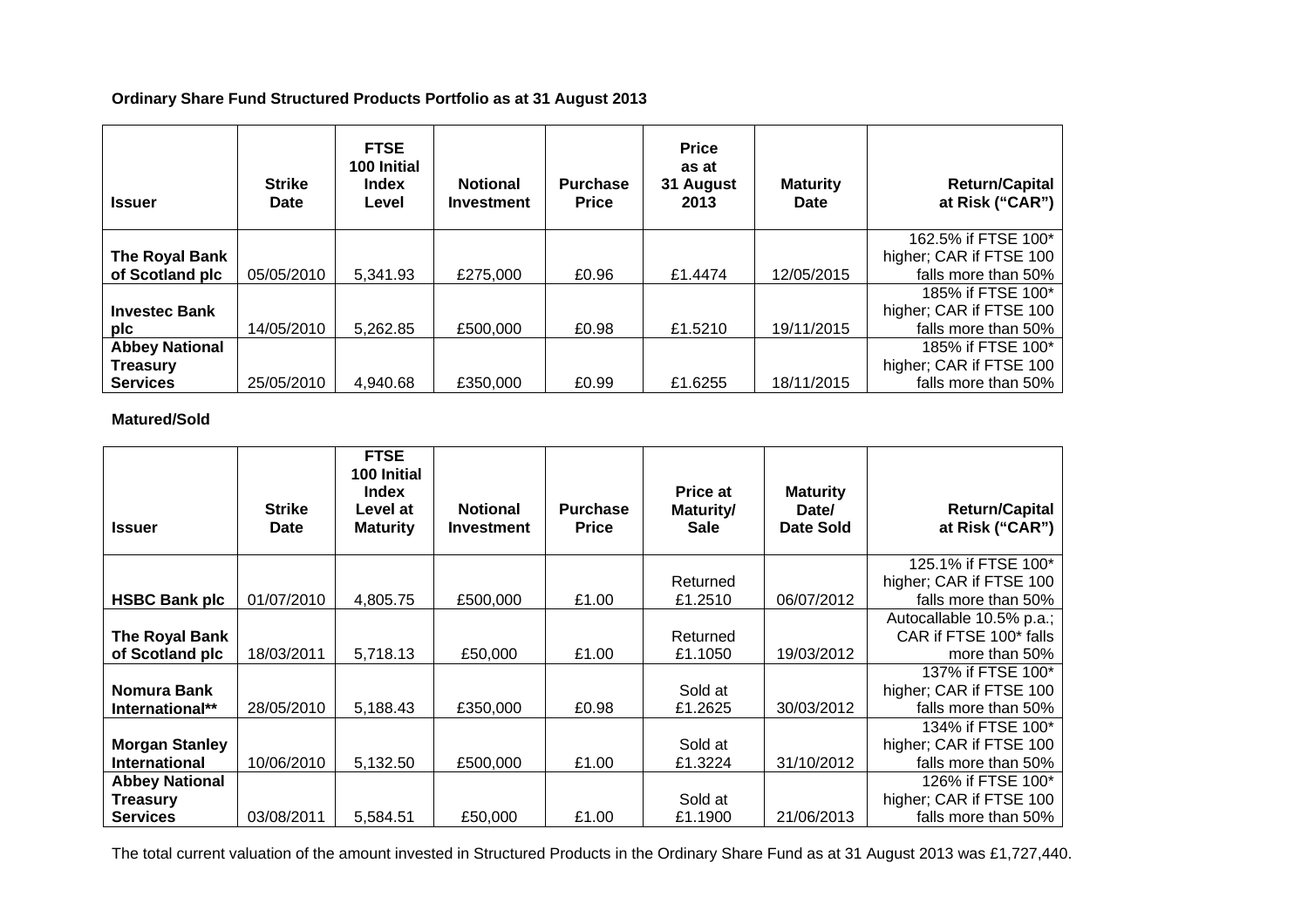### **C Share Fund Structured Products Portfolio as at 31 August 2013**

| <b>Issuer</b>         | <b>Strike Date</b> | <b>FTSE</b><br>100 Initial<br><b>Index</b><br>Level | <b>Notional</b><br><b>Investment</b> | <b>Purchase</b><br><b>Price</b> | Price as at<br>31 August<br>2013 | <b>Maturity</b><br>Date | <b>Return/Capital at Risk</b><br>("CAR") |
|-----------------------|--------------------|-----------------------------------------------------|--------------------------------------|---------------------------------|----------------------------------|-------------------------|------------------------------------------|
|                       |                    |                                                     |                                      |                                 |                                  |                         | 182% if FTSE 100*                        |
| <b>Investec Bank</b>  |                    |                                                     |                                      |                                 |                                  |                         | higher; CAR if FTSE 100                  |
| pic                   | 05/08/2011         | 5.246.99                                            | £328,000                             | £1.00                           | £1.4044                          | 10/03/2017              | falls more than 50%                      |
| <b>Abbey National</b> |                    |                                                     |                                      |                                 |                                  |                         | 126% if FTSE 100*                        |
| <b>Treasury</b>       |                    |                                                     |                                      |                                 |                                  |                         | higher; CAR if FTSE 100                  |
| <b>Services</b>       | 03/08/2011         | 5,584.51                                            | £200,000                             | £1.00                           | £1.2289                          | 05/02/2014              | falls more than 50%                      |

**Matured/Sold** 

| <b>Issuer</b>        | <b>Strike Date</b> | <b>FTSE</b><br>100 Initial<br>Index<br>Level at<br><b>Maturity</b> | <b>Notional</b><br><b>Investment</b> | <b>Purchase</b><br><b>Price</b> | <b>Price at</b><br>Maturity/<br><b>Sale</b> | <b>Maturity</b><br>Date/<br>Date Sold | <b>Return/Capital at Risk</b><br>("CAR")           |
|----------------------|--------------------|--------------------------------------------------------------------|--------------------------------------|---------------------------------|---------------------------------------------|---------------------------------------|----------------------------------------------------|
| The Royal Bank       |                    |                                                                    |                                      |                                 | Returned                                    |                                       | Autocallable 10.5% p.a.;<br>CAR if FTSE 100* falls |
| of Scotland plc      | 18/03/2011         | 5,718.13                                                           | £200,000                             | £1.00                           | £1.1050                                     | 19/03/2012                            | more than 50%                                      |
|                      |                    |                                                                    |                                      |                                 |                                             |                                       | 137% if FTSE 100*                                  |
| Nomura Bank          |                    |                                                                    |                                      |                                 | Returned                                    |                                       | higher; CAR if FTSE 100                            |
| <b>International</b> | 28/05/2010         | 5.188.43                                                           | £350,000                             | £1.2625                         | £1,3700                                     | 20/02/2013                            | falls more than 50%                                |

The total current valuation of the amount invested in Structured Products in the C Share Fund as at 31 August 2013 was £706,435.

\* The Final Index Level is calculated using 'averaging', meaning that the average of the closing levels of the FTSE 100 is taken on each Business Day over the last 2-6 months of the Structured Product plan term (the length of the averaging period differs for each plan). The use of averaging to calculate the return can reduce adverse effects of a falling market or sudden market falls shortly before maturity. Equally, it can reduce the benefits of an increasing market or sudden market rises shortly before maturity.

\*\* The Nomura Structured Product was sold prior to maturity with a return on initial investment of 28.8 per cent. This was sold to the C Share Fund.

29 October 2013 29 October 2013

Calculus Capital Limited **Invested Structured Products**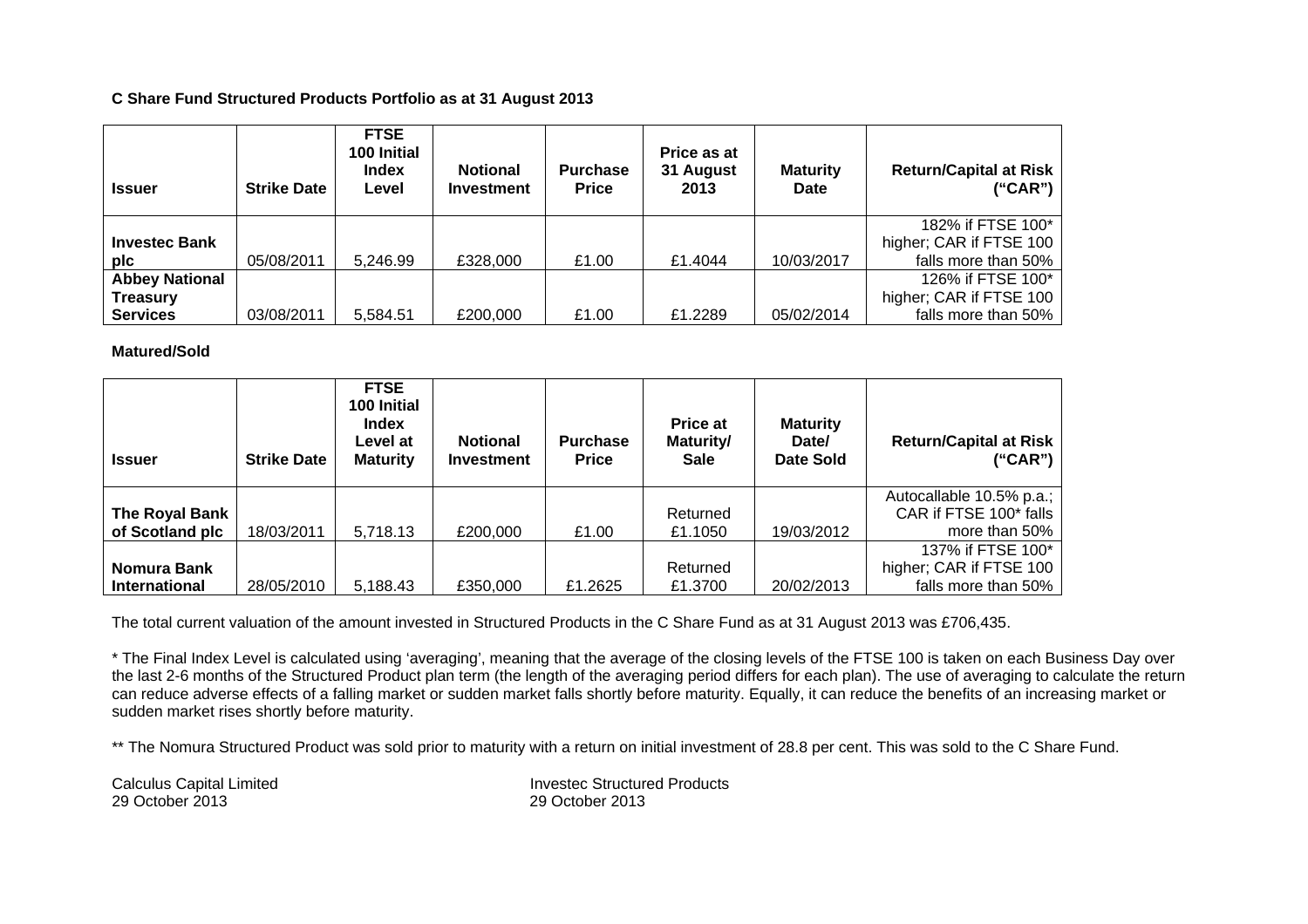# **INVESTMENT PORTFOLIO AS AT 31 AUGUST 2013 - ORDINARY SHARE FUND**

### **% of Net Assets**

| <b>Structured Products</b><br>Unquoted - Ioan stock<br>Unquoted - ordinary and preference shares<br>Unquoted - liquidity funds<br>Net current assets | 40%<br>28%<br>32%<br>$0\%$<br>0% |
|------------------------------------------------------------------------------------------------------------------------------------------------------|----------------------------------|
|                                                                                                                                                      |                                  |
|                                                                                                                                                      | 100%                             |

### **Sector % of Portfolio**

| <b>Structured Products</b>                  | 40%   |
|---------------------------------------------|-------|
| Unquoted - Qualifying Investments           | 60%   |
| Unquoted - other non-Qualifying Investments | $0\%$ |
|                                             |       |

| Company                          | Nature of<br><b>Business</b> | <b>Book Cost</b><br>£'000 | <b>Valuation</b><br>£'000 | % of Net<br><b>Assets</b> | $%$ of<br><b>Portfolio</b> |
|----------------------------------|------------------------------|---------------------------|---------------------------|---------------------------|----------------------------|
| <b>Structured Products</b>       |                              |                           |                           |                           |                            |
| Investec Bank plc                | Banking                      | 490                       | 760                       | 18%                       | 18%                        |
| <b>Abbey National Treasury</b>   | Banking                      | 346                       | 569                       | 13%                       | 13%                        |
| <b>Services</b>                  |                              |                           |                           |                           |                            |
| The Royal Bank of Scotland plc   | Banking                      | 264                       | 398                       | 9%                        | 9%                         |
| <b>Total Structured Products</b> |                              | 1,100                     | 1,727                     | 40%                       | 40%                        |
|                                  |                              |                           |                           |                           |                            |
| <b>Qualifying Investments</b>    |                              |                           |                           |                           |                            |
| <b>Tollan Energy Limited</b>     | Energy                       | 360                       | 360                       | 8%                        | 8%                         |
| Human Race Group Limited         | Leisure                      | 300                       | 300                       | 7%                        | 7%                         |
| MicroEnergy Generation           | Energy                       | 300                       | 300                       | 7%                        | 7%                         |
| <b>Services Limited</b>          |                              |                           |                           |                           |                            |
| <b>AnTech Limited</b>            | <b>Oil Services</b>          | 270                       | 270                       | 6%                        | 6%                         |
| Lime Technology Limited          | Construction                 | 307                       | 258                       | 6%                        | 6%                         |
| Hampshire Cosmetics Limited      | Cosmetics                    | 250                       | 250                       | 6%                        | 6%                         |
| Metropolitan Safe Custody        | Safe depository              | 190                       | 226                       | 5%                        | 5%                         |
| Limited                          | services                     |                           |                           |                           |                            |
| <b>Brigantes Energy Limited</b>  | Oil and gas                  | 125                       | 140                       | 3%                        | 3%                         |
|                                  | exploration and              |                           |                           |                           |                            |
|                                  | production                   |                           |                           |                           |                            |
| <b>Terrain Energy Limited</b>    | Onshore oil and              | 100                       | 113                       | 3%                        | 3%                         |
|                                  | gas production               |                           |                           |                           |                            |
| <b>Secure Electrans Limited</b>  | E-commerce                   | 112                       | 112                       | 3%                        | 3%                         |
|                                  | security                     |                           |                           |                           |                            |
| Venn Life Sciences Holdings plc  | Clinical                     | 120                       | 100                       | 2%                        | 2%                         |
|                                  | research                     |                           |                           |                           |                            |
| Dryden Human Capital Group       | Human                        | 100                       | 100                       | 2%                        | 2%                         |
| Limited                          | resources                    |                           |                           |                           |                            |
| <b>Corfe Energy Limited</b>      | Oil and gas                  | 75                        | 96                        | 2%                        | 2%                         |
|                                  | exploration and              |                           |                           |                           |                            |
|                                  | production                   |                           |                           |                           |                            |

100%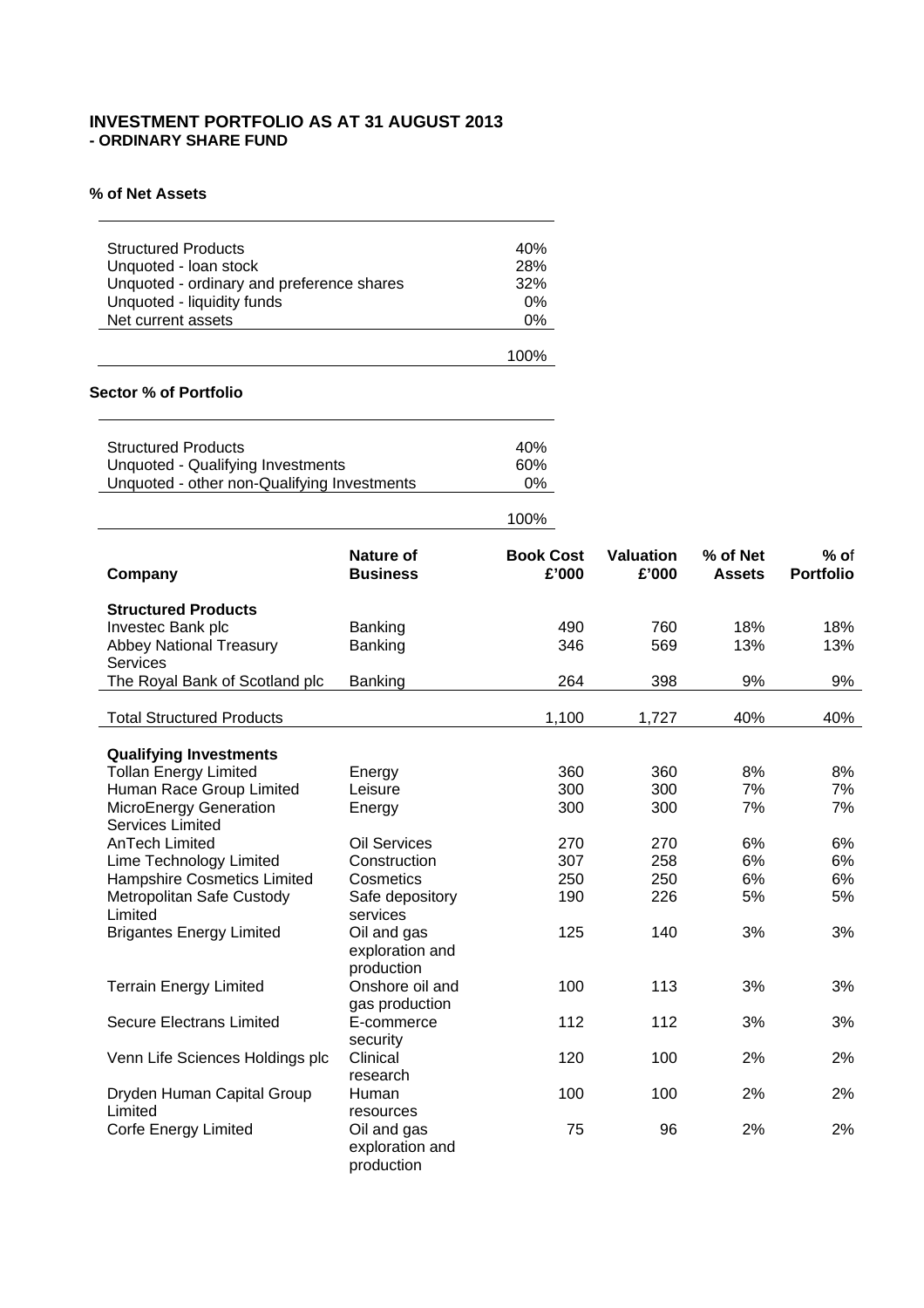| Heritage House Limited                           | Publishing and<br>media services | 127            |       |      |      |
|--------------------------------------------------|----------------------------------|----------------|-------|------|------|
| <b>Total Qualifying Investments</b>              |                                  | 2,736          | 2,625 | 60%  | 60%  |
| <b>Other non-Qualifying</b>                      |                                  |                |       |      |      |
| <b>Investments</b>                               |                                  |                |       |      |      |
| <b>Fidelity Liquidity Fund</b>                   | Liquidity fund                   |                |       |      |      |
| Scottish Widows Liquidity Fund                   | Liquidity fund                   |                |       |      |      |
| <b>Total Other non-Qualifying</b><br>Investments |                                  | $\overline{2}$ | 2     |      | ۰    |
| <b>Total Investments</b>                         |                                  | 3,838          | 4.354 | 100% | 100% |
| Net Current Assets less                          |                                  |                |       |      |      |
| Creditors due after one year                     |                                  |                | 5     |      |      |
| <b>Net Assets</b>                                |                                  |                | 4,359 | 100% |      |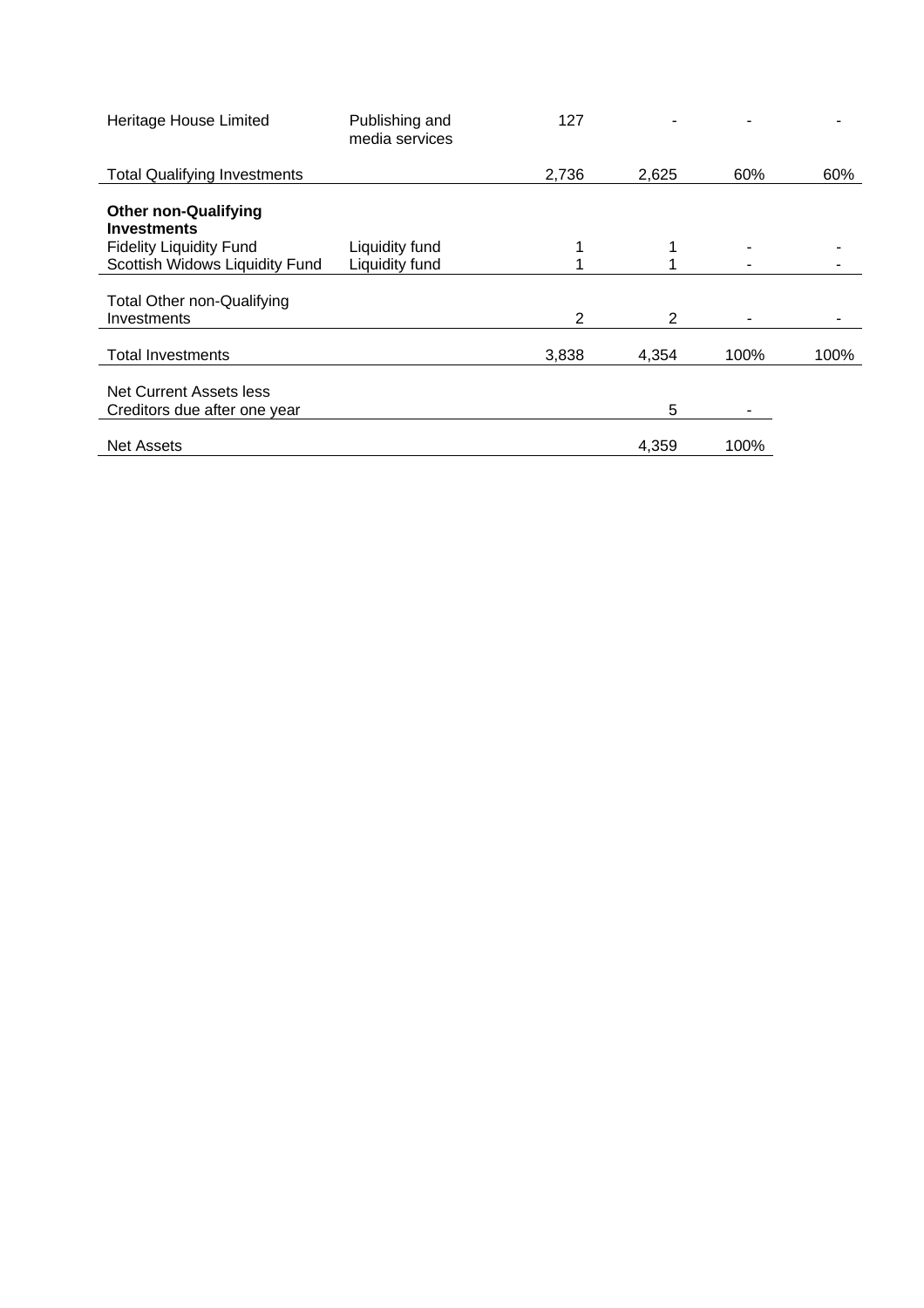# **INVESTMENT PORTFOLIO AS AT 31 AUGUST 2013 - C SHARE FUND**

### **% of Net Assets**

| <b>Structured Products</b>                | 40% |
|-------------------------------------------|-----|
| Unquoted - Ioan stock                     | 12% |
| Unquoted - ordinary and preference shares | 30% |
| Unquoted - liquidity funds                | 6%  |
| Net current assets                        | 12% |
|                                           |     |

### **Sector % of Portfolio**

| <b>Structured Products</b>                  | 45% |
|---------------------------------------------|-----|
| Unquoted – Qualifying Investments           | 48% |
| Unquoted – other non-Qualifying Investments | 7%  |
|                                             |     |

100%

| Company                                           | Nature of<br><b>Business</b> | <b>Book Cost</b><br>£'000 | <b>Valuation</b><br>£'000 | % of Net<br><b>Assets</b> | $%$ of<br><b>Portfolio</b> |
|---------------------------------------------------|------------------------------|---------------------------|---------------------------|---------------------------|----------------------------|
|                                                   |                              |                           |                           |                           |                            |
| <b>Structured Products</b>                        |                              |                           |                           |                           |                            |
| Investec Bank plc                                 | Banking                      | 328                       | 461                       | 26%                       | 29%                        |
| <b>Abbey National Treasury</b><br><b>Services</b> | Banking                      | 200                       | 246                       | 14%                       | 16%                        |
|                                                   |                              |                           |                           |                           |                            |
| <b>Total Structured Products</b>                  |                              | 528                       | 707                       | 40%                       | 45%                        |
| <b>Qualifying Investments</b>                     |                              |                           |                           |                           |                            |
| Human Race Group                                  | Leisure                      | 150                       | 150                       | 8%                        | 10%                        |
| Limited                                           |                              |                           |                           |                           |                            |
| <b>Scancell Holdings Plc</b>                      | <b>Biotech</b>               | 100                       | 149                       | 8%                        | 10%                        |
| Metropolitan Safe Custody                         | Safe depository              | 90                        | 106                       | 6%                        | 7%                         |
| Limited                                           | services                     |                           |                           |                           |                            |
| <b>Terrain Energy Limited</b>                     | Onshore oil and gas          | 95                        | 97                        | 6%                        | 6%                         |
|                                                   | production                   |                           |                           |                           |                            |
| <b>Secure Electrans Limited</b>                   | E-commerce security          | 75                        | 75                        | 4%                        | 5%                         |
| Venn Life Sciences                                | Clinical research            | 80                        | 66                        | 4%                        | 4%                         |
| Holdings plc<br>Horizon Discovery Limited         | Biotechnology                | 50                        | 50                        | 3%                        | 3%                         |
| Pico's Limited                                    | Leisure                      | 50                        | 50                        | 3%                        | 3%                         |
| Heritage House Limited                            | Publishing and media         | 64                        |                           | ۰                         | $\blacksquare$             |
|                                                   | services                     |                           |                           |                           |                            |
|                                                   |                              |                           |                           |                           |                            |
| <b>Total Qualifying</b><br>Investments            |                              | 754                       | 743                       | 42%                       | 48%                        |
|                                                   |                              |                           |                           |                           |                            |
| <b>Other non-Qualifying</b>                       |                              |                           |                           |                           |                            |
| <b>Investments</b>                                |                              |                           |                           |                           |                            |
| <b>Fidelity Liquidity Fund</b>                    | Liquidity fund               | 102                       | 102                       | 6%                        | 7%                         |
| <b>Scottish Widows Liquidity</b>                  | Liquidity fund               | 1                         | 1                         |                           |                            |
| Fund                                              |                              |                           |                           |                           |                            |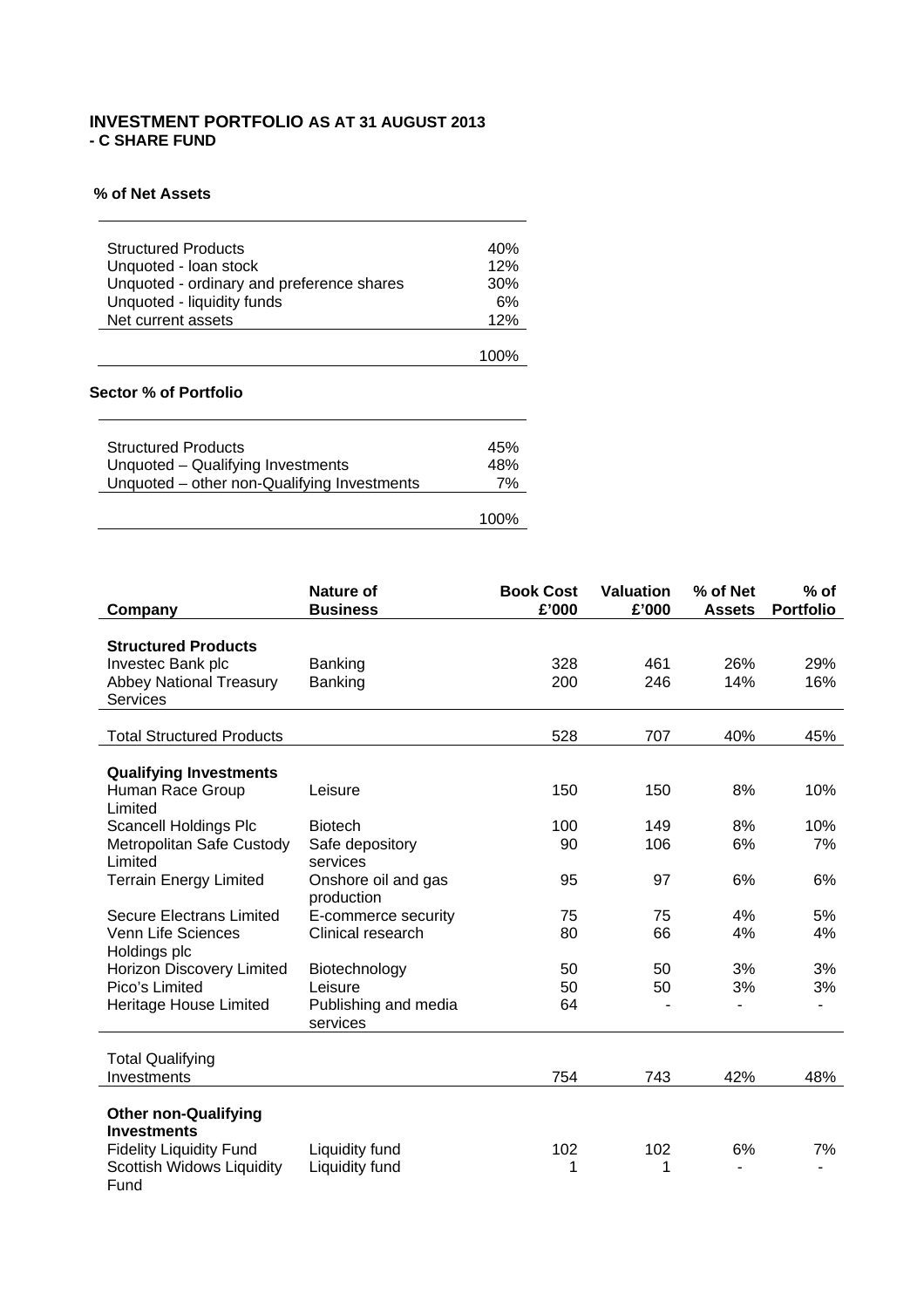| Total Other non-Qualifying<br>Investments | 103   | 103   | 6%   | 7%   |
|-------------------------------------------|-------|-------|------|------|
| <b>Total Investments</b>                  | 1,385 | 1,553 | 88%  | 100% |
| Net Current Assets less                   |       |       |      |      |
| Creditors due after one                   |       |       |      |      |
| year                                      |       | 210   | 12%  |      |
| <b>Net Assets</b>                         |       | 1,763 | 100% |      |

# **PRINCIPAL RISKS**

The principal risks facing the Company are substantially unchanged since the date of the Annual Report and Accounts for the year ended 28 February 2013 and continue to be as set out in that report.

Risks faced by the Company include, but are not limited to, loss of approval as a venture capital trust and other regulatory breaches, risks of making Venture Capital Investments, risks attaching to investment in Structured Products, liquidity/marketability risk, changes in legislation/taxation, engagement of third party advisers, C shares versus ordinary shares, market price risk and credit risk.

# **DIRECTORS' RESPONSIBILITY STATEMENT**

The Directors confirm that to the best of their knowledge:

• the condensed set of financial statements has been prepared in accordance with the Statement on Half Yearly Financial Reports issued by the UK Accounting Standards Board and gives a true and fair view of the assets, liabilities and financial position of the Company; and

● this Half Yearly Financial Report includes a fair review of the information required by:

a) DTR 4.2.7R of the Disclosure and Transparency Rules, being an indication of important events that have occurred during the first six months of the financial year and their impact on the condensed set of financial statements; and a description of the principal risks and uncertainties for the remaining six months of the year; and

b) DTR 4.2.8R of the Disclosure and Transparency Rules, being related party transactions that have taken place in the first six months of the current financial year and that have materially affected the financial position or performance of the Company during that period; and any changes in the related party transactions described in the last Annual Report that could do so.

This Half Yearly Financial Report was approved by the Board of Directors on 29 October 2013 and the above responsibility statement was signed on its behalf by Michael O'Higgins, Chairman.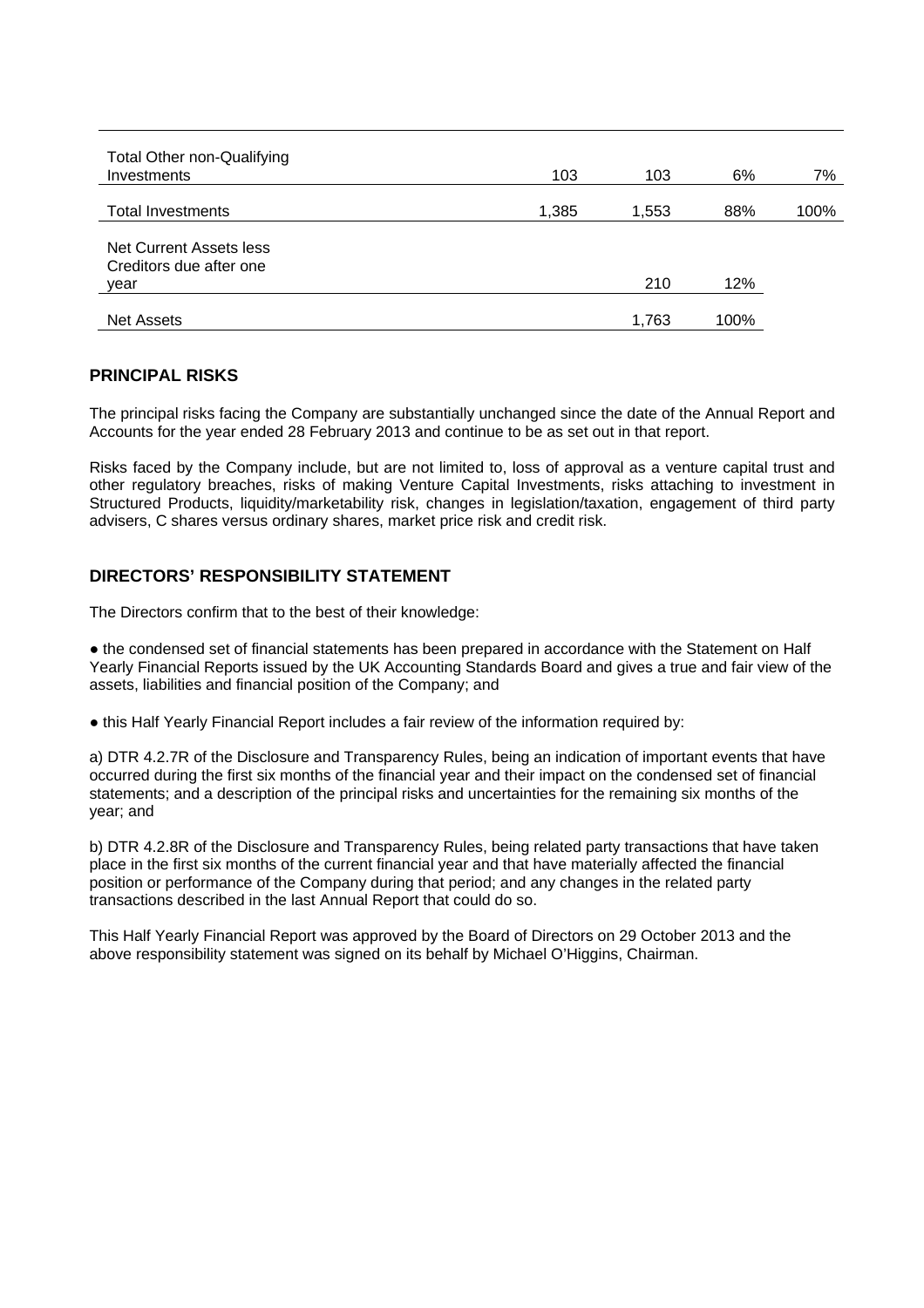# **CONDENSED INCOME STATEMENT FOR THE PERIOD FROM 1 MARCH 2013 TO 31 AUGUST 2013 (UNAUDITED)**

|                                 |      | <b>6 Months Ended</b><br>31 August 2013 |                |                  | 6 Months Ended<br>31 August 2012 |                          |       | 12 Months Ended<br>28 February 2013* |         |       |
|---------------------------------|------|-----------------------------------------|----------------|------------------|----------------------------------|--------------------------|-------|--------------------------------------|---------|-------|
|                                 |      | <b>Revenue</b>                          | <b>Capital</b> |                  | Revenue                          | Capital                  |       | Revenue                              | Capital |       |
|                                 |      | Return                                  | Return         | Total            | Return                           | Return                   | Total | Return                               | Return  | Total |
|                                 | Note | £'000                                   | £'000          | £'000            | £'000                            | £'000                    | £'000 | £'000                                | £'000   | £'000 |
| <b>Ordinary Share Fund</b>      |      |                                         |                |                  |                                  |                          |       |                                      |         |       |
| Investment holding              |      |                                         |                |                  |                                  |                          |       |                                      |         |       |
| gains/(losses)                  |      | $\blacksquare$                          | 46             | 46               | ٠.                               | (159)                    | (159) |                                      | (3)     | (3)   |
| Gain on disposal of investments |      |                                         | 10             | 10               | ٠                                | 230                      | 230   | $\overline{\phantom{a}}$             | 391     | 391   |
| Income                          |      | 69                                      |                | 69               | 32                               |                          | 32    | 71                                   |         | 71    |
| Investment management fee       |      | (6)                                     | (18)           | (24)             | (5)                              | (17)                     | (22)  | (11)                                 | (33)    | (44)  |
| Other operating expenses        |      | (55)                                    |                | (55)             | (54)                             |                          | (54)  | (106)                                |         | (106) |
| Profit/(loss) on                |      |                                         |                |                  |                                  |                          |       |                                      |         |       |
| Ordinary activities             |      |                                         |                |                  |                                  |                          |       |                                      |         |       |
| before taxation                 |      | 8                                       | 38             | 46               | (27)                             | 54                       | 27    | (46)                                 | 355     | 309   |
| Taxation on ordinary            |      |                                         |                |                  |                                  |                          |       |                                      |         |       |
| activities                      | 3    | $\blacksquare$                          |                |                  | ٠                                | $\overline{\phantom{a}}$ |       | $\overline{\phantom{a}}$             |         |       |
|                                 |      |                                         |                |                  |                                  |                          |       |                                      |         |       |
| Profit/(loss)/for the period    |      | 8                                       | 38             | 46               | (27)                             | 54                       | 27    | (46)                                 | 355     | 309   |
| Basic and diluted               |      |                                         |                |                  |                                  |                          |       |                                      |         |       |
| earnings per                    |      |                                         |                |                  |                                  |                          |       |                                      |         |       |
| ordinary share                  | 2    | 0.2p                                    | 0.8p           | 1.0 <sub>p</sub> | $(0.6)$ p                        | 1.2p                     | 0.6p  | (1.0)p                               | 7.5p    | 6.5p  |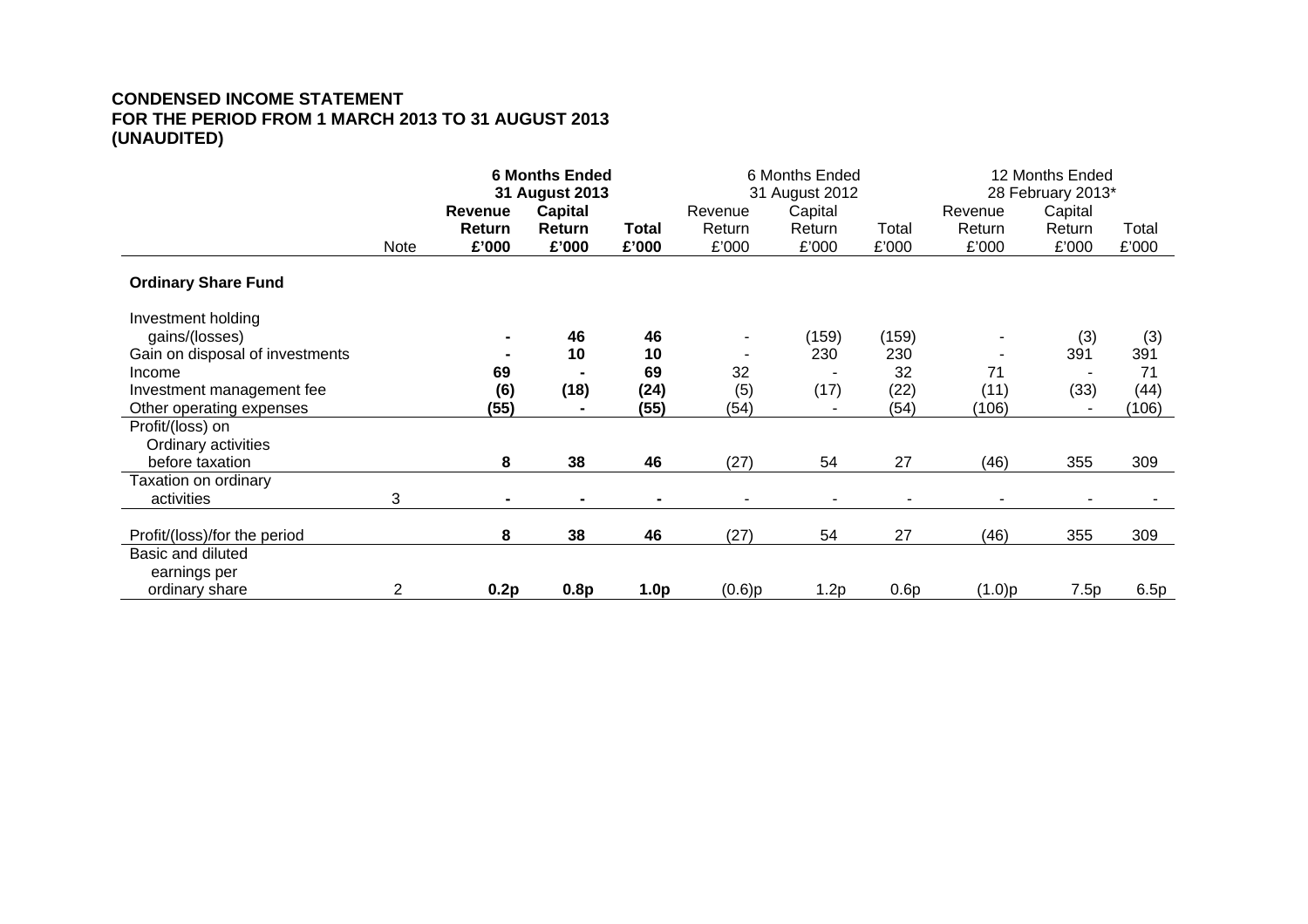|                                 |                | <b>6 Months Ended</b><br>31 August 2013 |                  |       | 6 Months Ended<br>31 August 2012 |         |        | 12 Months Ended<br>28 February 2013* |         |       |
|---------------------------------|----------------|-----------------------------------------|------------------|-------|----------------------------------|---------|--------|--------------------------------------|---------|-------|
|                                 |                | Revenue                                 | Capital          |       | Revenue                          | Capital |        | Revenue                              | Capital |       |
|                                 |                | Return                                  | Return           | Total | Return                           | Return  | Total  | Return                               | Return  | Total |
|                                 | Note           | £'000                                   | £'000            | £'000 | £'000                            | £'000   | £'000  | £'000                                | £'000   | £'000 |
|                                 |                |                                         |                  |       |                                  |         |        |                                      |         |       |
| <b>C</b> Share Fund             |                |                                         |                  |       |                                  |         |        |                                      |         |       |
| Investment holding              |                |                                         |                  |       |                                  |         |        |                                      |         |       |
| gains/(losses)                  |                |                                         | 65               | 65    |                                  | (10)    | (10)   | -                                    | 80      | 80    |
| Gain on disposal of investments |                |                                         |                  |       |                                  | 34      | 34     | ٠                                    | 72      | 72    |
| Income                          |                | 11                                      |                  | 11    | 6                                |         | 6      | 13                                   |         | 13    |
| Investment management fee       |                | (2)                                     | (7)              | (9)   | (2)                              | (7)     | (9)    | (4)                                  | (13)    | (17)  |
| Other operating expenses        |                | (22)                                    |                  | (22)  | (22)                             |         | (22)   | (44)                                 |         | (44)  |
| (Loss)/profit on ordinary       |                |                                         |                  |       |                                  |         |        |                                      |         |       |
| activities before taxation      |                | (13)                                    | 58               | 45    | (18)                             | 17      | (1)    | (35)                                 | 139     | 104   |
|                                 |                |                                         |                  |       |                                  |         |        |                                      |         |       |
| Taxation on ordinary activities | 3              |                                         |                  |       |                                  |         |        |                                      |         |       |
| (Loss)/profit for the period    |                | (13)                                    | 58               | 45    | (18)                             | 17      | (1)    | (35)                                 | 139     | 104   |
|                                 |                |                                         |                  |       |                                  |         |        |                                      |         |       |
| Basic and diluted earnings per  |                |                                         |                  |       |                                  |         |        |                                      |         |       |
| C share                         | $\overline{2}$ | (0.7)p                                  | 3.0 <sub>p</sub> | 2.3p  | (1.0)p                           | 0.9p    | (0.1)p | (1.8)p                               | 7.2p    | 5.4p  |

The total columns of these statements represent the Income Statement of the Ordinary Share Fund and the C Share Fund.

The supplementary revenue return and capital return columns are both prepared in accordance with the Association of Investment Companies ("AIC") Statement of Recommended Practice ("SORP").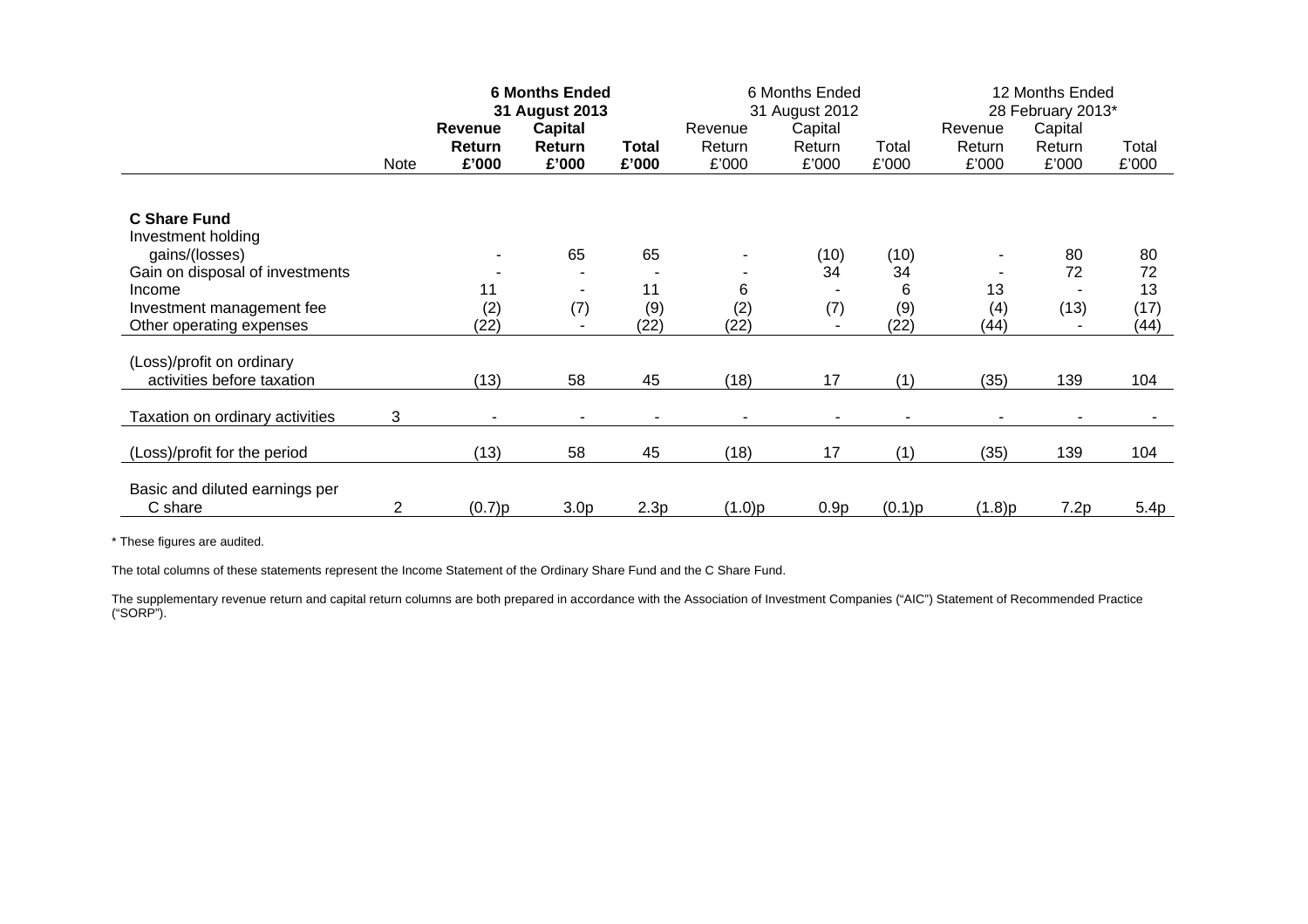|                                   |                | <b>6 Months Ended</b>           |                  |                       | 6 Months Ended           |                 |                | 12 Months Ended   |                 |                |
|-----------------------------------|----------------|---------------------------------|------------------|-----------------------|--------------------------|-----------------|----------------|-------------------|-----------------|----------------|
|                                   |                |                                 | 31 August 2013   |                       | 31 August 2012           |                 |                | 28 February 2013* |                 |                |
|                                   |                | <b>Revenue</b><br><b>Return</b> | Capital          |                       | Revenue<br>Return        | Capital         |                | Revenue           | Capital         |                |
|                                   | Note           | £'000                           | Return<br>£'000  | <b>Total</b><br>£'000 | £'000                    | Return<br>£'000 | Total<br>£'000 | Return<br>£'000   | Return<br>£'000 | Total<br>£'000 |
|                                   |                |                                 |                  |                       |                          |                 |                |                   |                 |                |
| <b>Total</b>                      |                |                                 |                  |                       |                          |                 |                |                   |                 |                |
| Investment holding gains/(losses) |                |                                 | 111              | 111                   | $\overline{\phantom{a}}$ | (169)           | (169)          |                   | 77              | 77             |
| Gain on disposal of investments   |                |                                 | 10               | 10                    |                          | 264             | 264            |                   | 463             | 463            |
| Income                            |                | 80                              |                  | 80                    | 38                       |                 | 38             | 84                |                 | 84             |
| Investment management fee         |                | (8)                             | (25)             | (33)                  | (7)                      | (24)            | (31)           | (15)              | (46)            | (61)           |
| Other operating expenses          |                | (77)                            |                  | (77)                  | (76)                     |                 | (76)           | (150)             |                 | (150)          |
| (Loss)/profit on ordinary         |                |                                 |                  |                       |                          |                 |                |                   |                 |                |
| activities before taxation        |                | (5)                             | 96               | 91                    | (45)                     | 71              | 26             | (81)              | 494             | 413            |
| Taxation on ordinary activities   | 3              |                                 |                  |                       |                          |                 |                |                   |                 |                |
|                                   |                |                                 |                  |                       |                          |                 |                |                   |                 |                |
| (Loss)/profit for the period      |                | (5)                             | 96               | 91                    | (45)                     | 71              | 26             | (81)              | 494             | 413            |
| Basic and diluted earnings per    |                |                                 |                  |                       |                          |                 |                |                   |                 |                |
| ordinary share                    | $\overline{2}$ | 0.2p                            | 0.8p             | 1.0 <sub>p</sub>      | (0.6)p                   | 1.2p            | 0.6p           | (1.0)p            | 7.5p            | 6.5p           |
|                                   |                |                                 |                  |                       |                          |                 |                |                   |                 |                |
| Basic and diluted earnings per    |                |                                 |                  |                       |                          |                 |                |                   |                 |                |
| C share                           | $\overline{c}$ | (0.7)p                          | 3.0 <sub>p</sub> | 2.3p                  | (1.0)p                   | 0.9p            | (0.1)p         | (1.8)p            | 7.2p            | 5.4p           |

The total column of this statement represents the Company's Income Statement.

The supplementary revenue return and capital return columns are both prepared in accordance with the AIC's SORP.

No operations were acquired or discontinued during the period.

All items in the above statements derive from continuing operations.

There were no recognised gains or losses other than those passing through the Income Statement.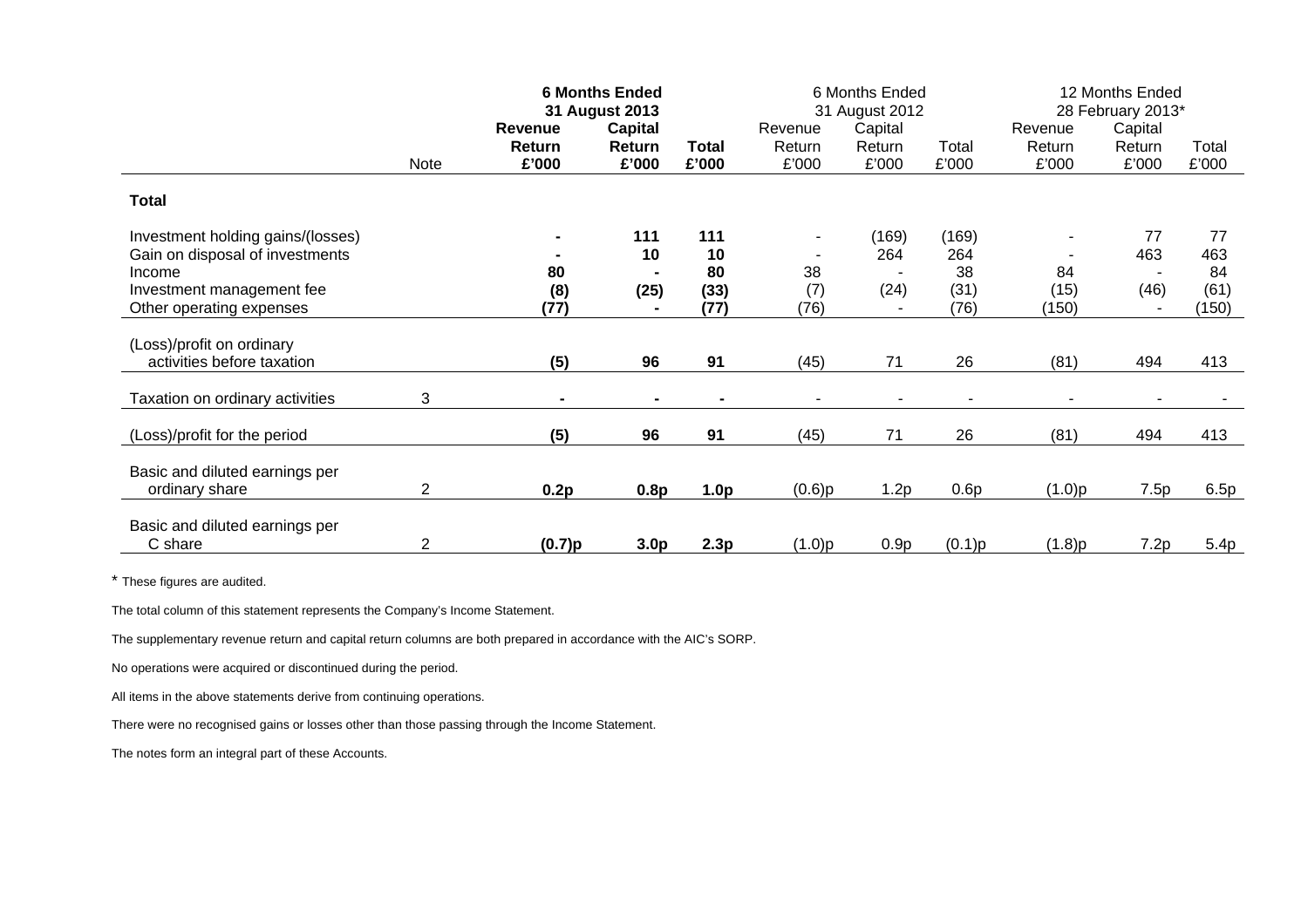# **CONDENSED RECONCILIATION OF MOVEMENTS IN SHAREHOLDERS' FUNDS FOR THE PERIOD FROM 1 MARCH 2013 TO 31 AUGUST 2013 (UNAUDITED)**

|                                                 |                                |                                  | <b>Capital</b>                    | <b>Capital</b>                      |                                  |              |
|-------------------------------------------------|--------------------------------|----------------------------------|-----------------------------------|-------------------------------------|----------------------------------|--------------|
|                                                 | <b>Share</b><br><b>Capital</b> | <b>Special</b><br><b>Reserve</b> | <b>Reserve</b><br><b>Realised</b> | <b>Reserve</b><br><b>Unrealised</b> | <b>Revenue</b><br><b>Reserve</b> | <b>Total</b> |
|                                                 | £'000                          | £'000                            | £'000                             | £'000                               | £'000                            | £'000        |
|                                                 |                                |                                  |                                   |                                     |                                  |              |
| <b>Ordinary Share Fund</b>                      |                                |                                  |                                   |                                     |                                  |              |
| For the 6 month period to 31 August 2013        |                                |                                  |                                   |                                     |                                  |              |
| 1 March 2013                                    | 47                             | 3,978                            | 297                               | 469                                 | (229)                            | 4,562        |
| Investment holding gains                        |                                |                                  |                                   | 46                                  |                                  | 46           |
| Gain on disposal of investments                 |                                |                                  | 10                                |                                     |                                  | 10           |
| Management fee allocated to capital             |                                |                                  | (18)                              |                                     |                                  | (18)         |
| Revenue return on ordinary activities after tax |                                |                                  |                                   |                                     | 8                                | 8            |
| Dividend paid (note 8)                          |                                | (249)                            |                                   |                                     |                                  | (249)        |
| <b>Closing balance</b>                          | 47                             | 3,729                            | 289                               | 515                                 | (221)                            | 4,359        |
|                                                 |                                |                                  |                                   |                                     |                                  |              |
| For the 6 month period to 31 August 2012        |                                |                                  |                                   |                                     |                                  |              |
| 1 March 2012                                    | 47                             | 4,226                            | (61)                              | 472                                 | (183)                            | 4,501        |
| Change in accrual of IFA trail commission       |                                |                                  |                                   |                                     |                                  | 1            |
| Investment holding losses                       |                                |                                  |                                   | (159)                               |                                  | (159)        |
| Gain on disposal of investments                 |                                |                                  | 230                               |                                     |                                  | 230          |
| Management fee allocated to capital             |                                |                                  | (17)                              |                                     |                                  | (17)         |
| Revenue return on ordinary activities after tax |                                |                                  |                                   |                                     | (27)                             | (27)         |
| Dividend paid                                   |                                | (249)                            |                                   |                                     | $\blacksquare$                   | (249)        |
| 31 August 2012                                  | 47                             | 3,978                            | 152                               | 313                                 | (210)                            | 4,280        |
|                                                 |                                |                                  |                                   |                                     |                                  |              |
| For the 12 months ended 28 February 2013*       |                                |                                  |                                   |                                     |                                  |              |
| 1 March 2012                                    | 47                             | 4,226                            | (61)                              | 472                                 | (183)                            | 4,501        |
| Change in accrual of IFA trail commission       |                                | 1                                |                                   |                                     |                                  |              |
| Investment holding losses                       |                                |                                  |                                   | (3)                                 |                                  | (3)          |
| Gain on disposal of investments                 |                                |                                  | 391                               |                                     |                                  | 391          |
| Management fee allocated to capital             |                                |                                  | (33)                              |                                     |                                  | (33)         |
| Revenue return on ordinary activities after tax |                                |                                  |                                   |                                     | (46)                             | (46)         |
| Dividend paid                                   |                                | (249)                            |                                   |                                     |                                  | (249)        |
| 28 February 2013                                | 47                             | 3,978                            | 297                               | 469                                 | (229)                            | 4,562        |

\* These figures are audited.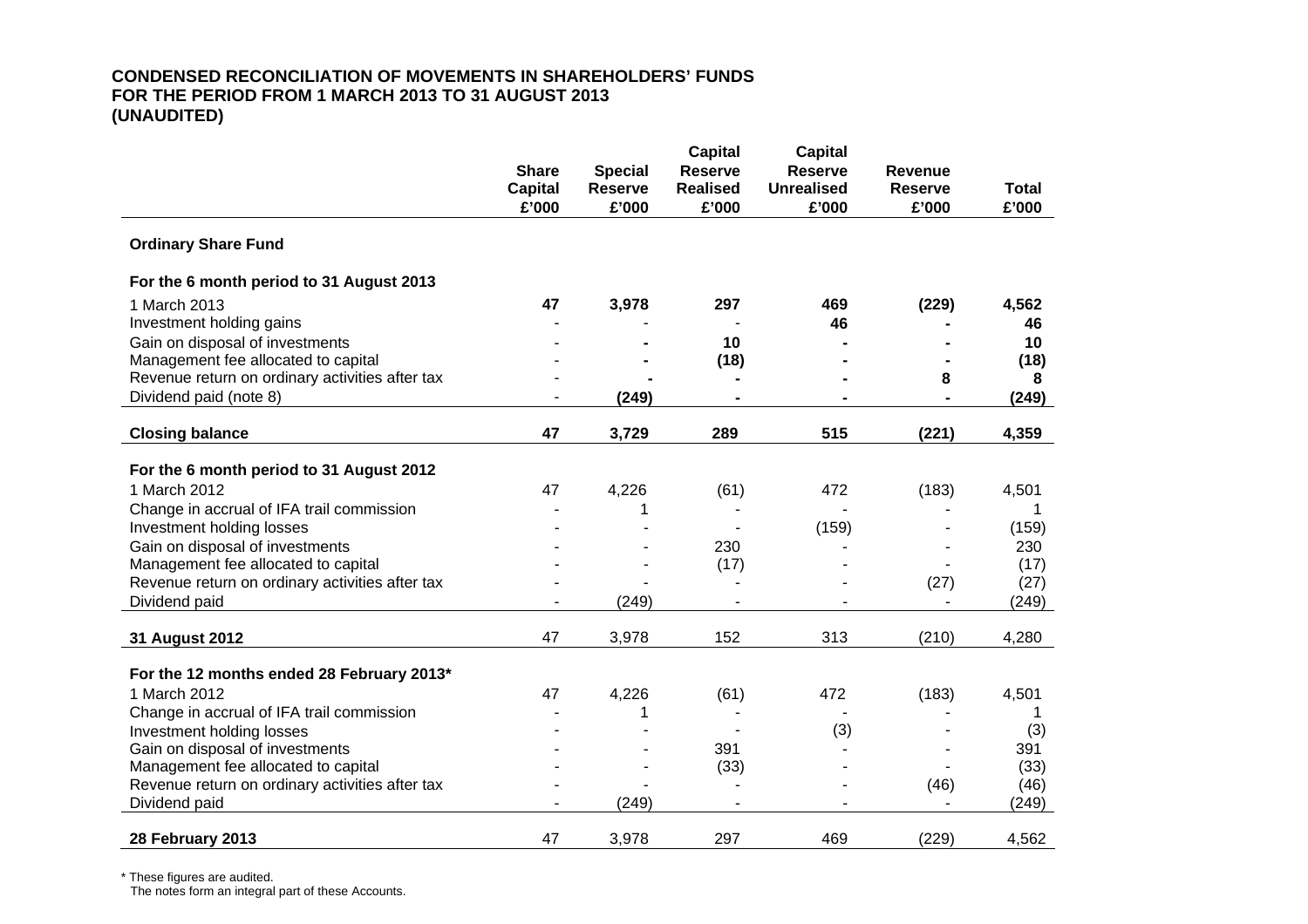|                                                 | <b>Share</b>   | <b>Special</b> | <b>Capital</b><br><b>Reserve</b> | <b>Capital</b><br><b>Reserve</b> | Revenue        |              |
|-------------------------------------------------|----------------|----------------|----------------------------------|----------------------------------|----------------|--------------|
|                                                 | <b>Capital</b> | <b>Reserve</b> | <b>Realised</b>                  | <b>Unrealised</b>                | <b>Reserve</b> | <b>Total</b> |
|                                                 | £'000          | £'000          | £'000                            | £'000                            | £'000          | £'000        |
| <b>C Share Fund</b>                             |                |                |                                  |                                  |                |              |
| For the 6 month period to 31 August 2013        |                |                |                                  |                                  |                |              |
| 1 March 2013                                    | 19             | 1,715          | 47                               | 104                              | (80)           | 1,805        |
| Investment holding gains                        |                |                |                                  | 65                               |                | 65           |
| Management fee allocated to capital             |                |                | (7)                              |                                  |                | (7)          |
| Revenue return on ordinary activities after tax |                |                |                                  |                                  | (13)           | (13)         |
| Dividend paid (note 8)                          |                | (87)           |                                  |                                  |                | (87)         |
| <b>Closing balance</b>                          | 19             | 1,628          | 40                               | 169                              | (93)           | 1,763        |
| For the 6 month period to 31 August 2012        |                |                |                                  |                                  |                |              |
| 1 March 2012                                    | 19             | 1,802          | (12)                             | 24                               | (45)           | 1,788        |
| Investment holding losses                       |                |                |                                  | (10)                             |                | (10)         |
| Gain on disposal of investments                 |                |                | 34                               |                                  |                | 34           |
| Management fee allocated to capital             |                |                | (7)                              |                                  |                | (7)          |
| Revenue return on ordinary activities after tax |                |                |                                  |                                  | (18)           | (18)         |
| Dividend paid                                   |                | (87)           |                                  |                                  |                | (87)         |
|                                                 |                |                |                                  |                                  |                |              |
| 31 August 2012                                  | 19             | 1,715          | 15                               | 14                               | (63)           | 1,700        |
| For the 12 months ended 28 February 2013        |                |                |                                  |                                  |                |              |
| 1 March 2012                                    | 19             | 1,802          | (12)                             | 24                               | (45)           | 1,788        |
| Investment holding gains                        |                |                |                                  | 80                               |                | 80           |
| Gain on disposal of investments                 |                |                | 72                               |                                  |                | 72           |
| Management fee allocated to capital             |                |                | (13)                             |                                  |                | (13)         |
| Revenue return on ordinary activities after tax |                |                |                                  |                                  | (35)           | (35)         |
| Dividend paid                                   |                | (87)           |                                  |                                  |                | (87)         |
| 28 February 2013                                | 19             | 1,715          | 47                               | 104                              | (80)           | 1,805        |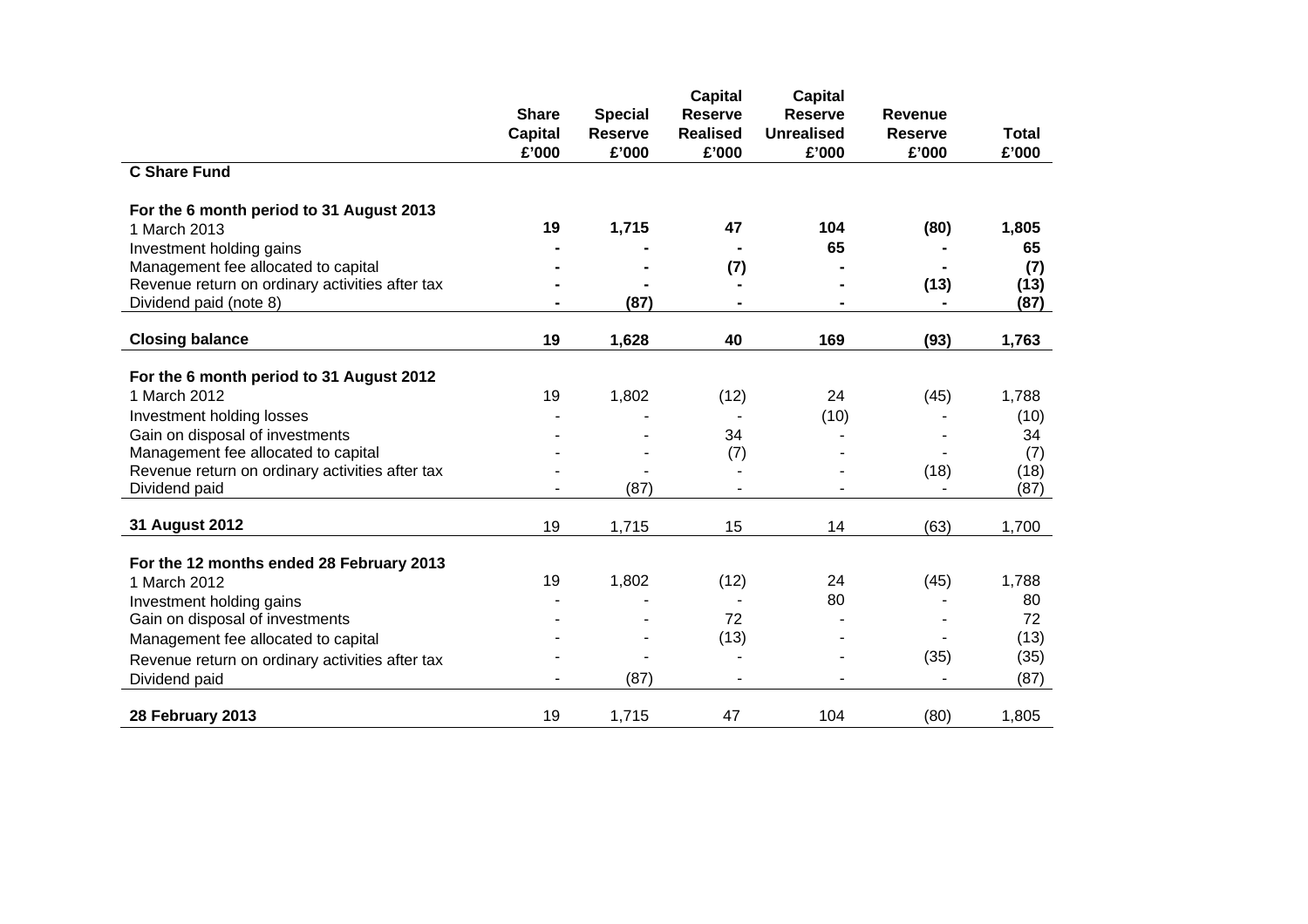|                                                              | <b>Share</b>   | <b>Special</b> | <b>Capital</b><br><b>Reserve</b> | <b>Capital</b><br><b>Reserve</b> | <b>Revenue</b> |              |
|--------------------------------------------------------------|----------------|----------------|----------------------------------|----------------------------------|----------------|--------------|
|                                                              | <b>Capital</b> | <b>Reserve</b> | <b>Realised</b>                  | <b>Unrealised</b>                | <b>Reserve</b> | <b>Total</b> |
|                                                              | £'000          | £'000          | £'000                            | £'000                            | £'000          | £'000        |
| <b>Total</b>                                                 |                |                |                                  |                                  |                |              |
| For the 6 month period to 31 August 2013                     |                |                |                                  |                                  |                |              |
| 1 March 2013                                                 | 66             | 5,693          | 344                              | 573                              | (309)          | 6,367        |
| Investment holding gains                                     |                |                |                                  | 111                              |                | 111          |
| Gain on disposal of investments                              |                |                | 10                               |                                  |                | 10           |
| Management fee allocated to capital                          |                |                | (25)                             |                                  |                | (25)         |
| Revenue return on ordinary activities after tax              |                |                |                                  |                                  | (5)            | (5)          |
| Dividend paid (note 8)                                       |                | (336)          |                                  |                                  |                | (336)        |
| <b>Closing balance</b>                                       | 66             | 5,357          | 329                              | 684                              | (314)          | 6,122        |
|                                                              |                |                |                                  |                                  |                |              |
| For the 6 month period to 31 August 2012                     |                |                |                                  |                                  |                |              |
| 1 March 2012                                                 | 66             | 6,028          | (73)                             | 496                              | (228)          | 6,289        |
| Change in accrual of IFA trail commission                    |                | 1              |                                  |                                  |                | 1            |
| Investment holding losses<br>Gain on disposal of investments |                |                | 264                              | (169)                            |                | (169)<br>264 |
| Management fee allocated to capital                          |                |                | (24)                             |                                  |                | (24)         |
| Revenue return on ordinary activities after tax              |                |                |                                  |                                  | (45)           | (45)         |
| Dividend paid                                                |                | (336)          |                                  |                                  |                | (336)        |
|                                                              |                |                |                                  |                                  |                |              |
| 31 August 2012                                               | 66             | 5,693          | 167                              | 327                              | (273)          | 5,980        |
| For the 12 months ended 28 February 2013*                    |                |                |                                  |                                  |                |              |
| 1 March 2012                                                 | 66             | 6,028          | (73)                             | 496                              | (228)          | 6,289        |
| Change in accrual of IFA trail commission                    |                | 1              |                                  |                                  |                | 1            |
| Investment holding gains                                     |                |                |                                  | 77                               |                | 77           |
| Gain on disposal of investments                              |                |                | 463                              |                                  |                | 463          |
| Management fee allocated to capital                          |                |                | (46)                             |                                  |                | (46)         |
| Revenue return on ordinary activities after tax              |                |                |                                  |                                  | (81)           | (81)         |
| Dividend paid                                                |                | (336)          |                                  |                                  | $\blacksquare$ | (336)        |
| 28 February 2013                                             | 66             | 5,693          | 344                              | 573                              | (309)          | 6,367        |
|                                                              |                |                |                                  |                                  |                |              |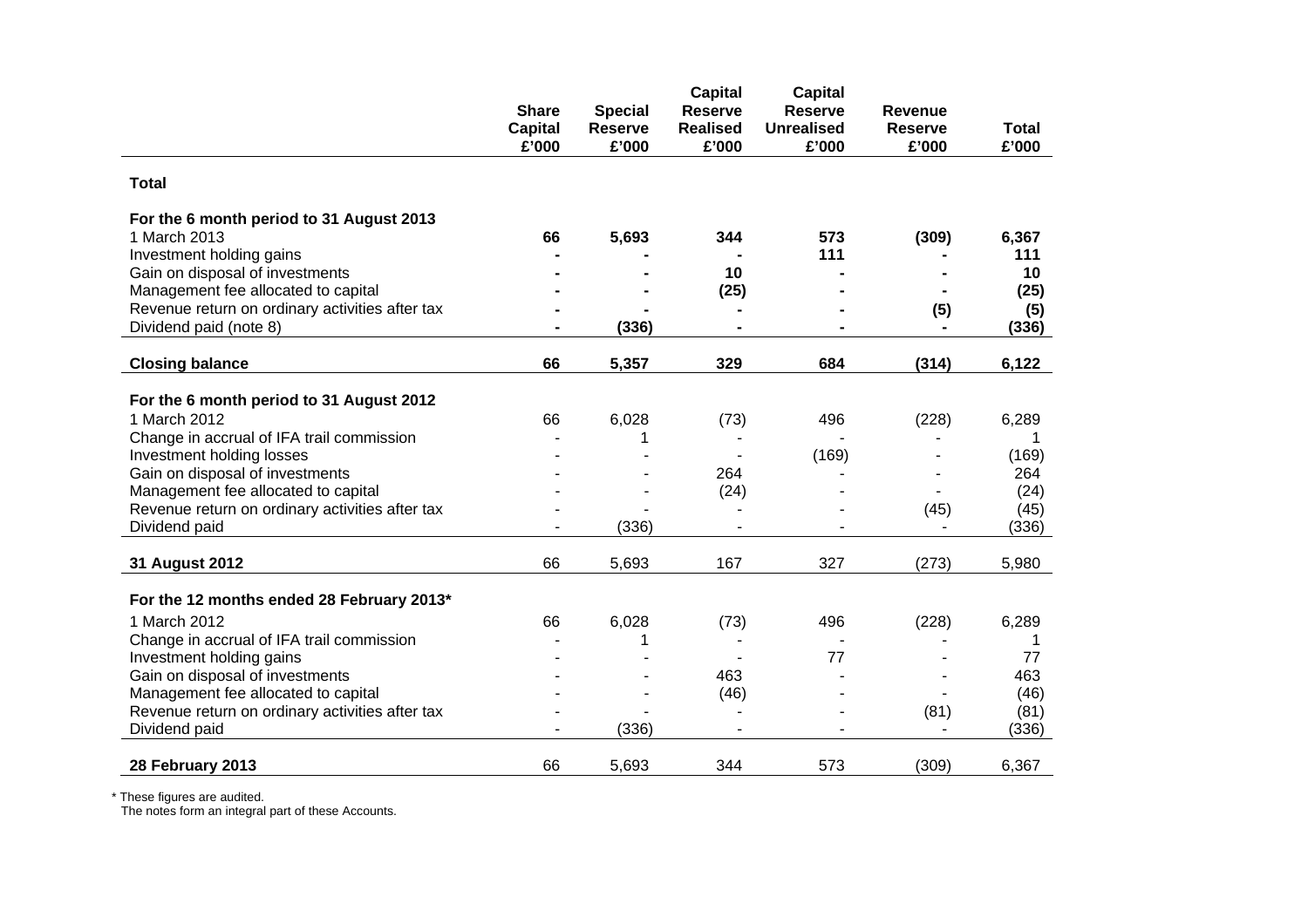# **CONDENSED BALANCE SHEET AS AT 31 AUGUST 2013 (UNAUDITED)**

|                                                        | Note           | 31 August 2013<br>£'000 | 31 August 2012<br>£'000 | 28 February 2013*<br>£'000 |
|--------------------------------------------------------|----------------|-------------------------|-------------------------|----------------------------|
|                                                        |                |                         |                         |                            |
| <b>Ordinary Share Fund</b>                             |                |                         |                         |                            |
| <b>Fixed assets</b>                                    |                |                         |                         |                            |
| Investments                                            | 4              | 4,354                   | 3,983                   | 4,545                      |
| <b>Current assets</b>                                  |                |                         |                         |                            |
| <b>Debtors</b>                                         |                | 79                      | 155                     | 110                        |
| Cash at bank and on deposit                            |                | 14                      | 221                     | 4                          |
|                                                        |                | 93                      | 376                     | 114                        |
| Creditors: amounts falling due within one              |                |                         |                         |                            |
| year                                                   |                |                         |                         |                            |
| Creditors                                              |                | (80)                    | (67)                    | (87)                       |
|                                                        |                |                         |                         |                            |
| <b>Net current assets</b>                              |                | 13                      | 309                     | 27                         |
|                                                        |                |                         |                         |                            |
| <b>Non-current liabilities</b><br>IFA trail commission |                | (8)                     | (12)                    | (10)                       |
|                                                        |                |                         |                         |                            |
| <b>Total net assets</b>                                |                | 4,359                   | 4,280                   | 4,562                      |
| <b>Capital and reserves</b>                            |                |                         |                         |                            |
| Called-up share capital                                | $\overline{7}$ | 47                      | 47                      | 47                         |
| Special reserve                                        |                | 3,729                   | 3,978                   | 3,978                      |
| Capital reserve - realised                             |                | 289                     | 152                     | 297                        |
| Capital reserve - unrealised                           |                | 515                     | 313                     | 469                        |
| Revenue reserve                                        |                | (221)                   | (210)                   | (229)                      |
| Total shareholders' funds                              |                | 4,359                   | 4,280                   | 4,562                      |
|                                                        |                |                         |                         |                            |
| Net asset value per ordinary share -<br>basic          | 5              | 92.0p                   | 90.3p                   | 96.3p                      |
|                                                        |                |                         |                         |                            |

\* These figures are audited.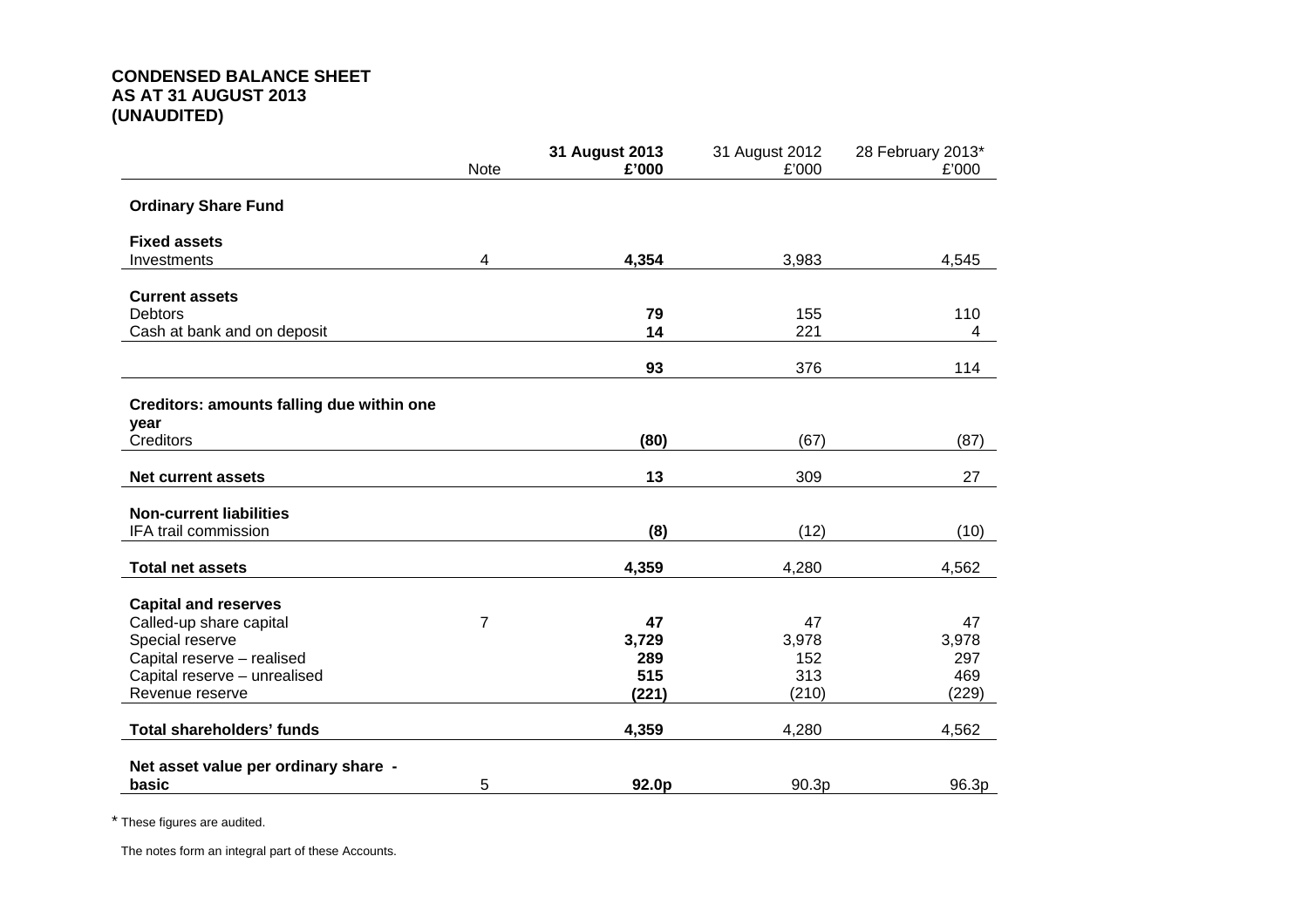|   | 31 August 2013   | 31 August 2012                                           | 28 February 2013*                                       |
|---|------------------|----------------------------------------------------------|---------------------------------------------------------|
|   |                  |                                                          | £'000                                                   |
|   |                  |                                                          |                                                         |
|   |                  |                                                          |                                                         |
| 4 | 1,553            | 1,626                                                    | 1,258                                                   |
|   |                  |                                                          |                                                         |
|   | 16               | 73                                                       | 35                                                      |
|   | 226              | 60                                                       | 556                                                     |
|   |                  |                                                          | 591                                                     |
|   |                  |                                                          |                                                         |
|   |                  |                                                          |                                                         |
|   |                  |                                                          |                                                         |
|   |                  |                                                          | (36)                                                    |
|   | 216              | 83                                                       | 555                                                     |
|   |                  |                                                          |                                                         |
|   | (6)              | (9)                                                      | (8)                                                     |
|   | 1,763            | 1,700                                                    | 1,805                                                   |
|   |                  |                                                          |                                                         |
|   |                  |                                                          |                                                         |
|   |                  |                                                          | 19                                                      |
|   |                  |                                                          | 1,715                                                   |
|   |                  |                                                          | 47                                                      |
|   |                  |                                                          | 104                                                     |
|   |                  |                                                          | (80)                                                    |
|   | 1,763            | 1,700                                                    | 1,805                                                   |
| 5 | 91.3p            | 88.0p                                                    | 93.5p                                                   |
|   | <b>Note</b><br>7 | £'000<br>242<br>(26)<br>19<br>1,628<br>40<br>169<br>(93) | £'000<br>133<br>(50)<br>19<br>1,715<br>15<br>14<br>(63) |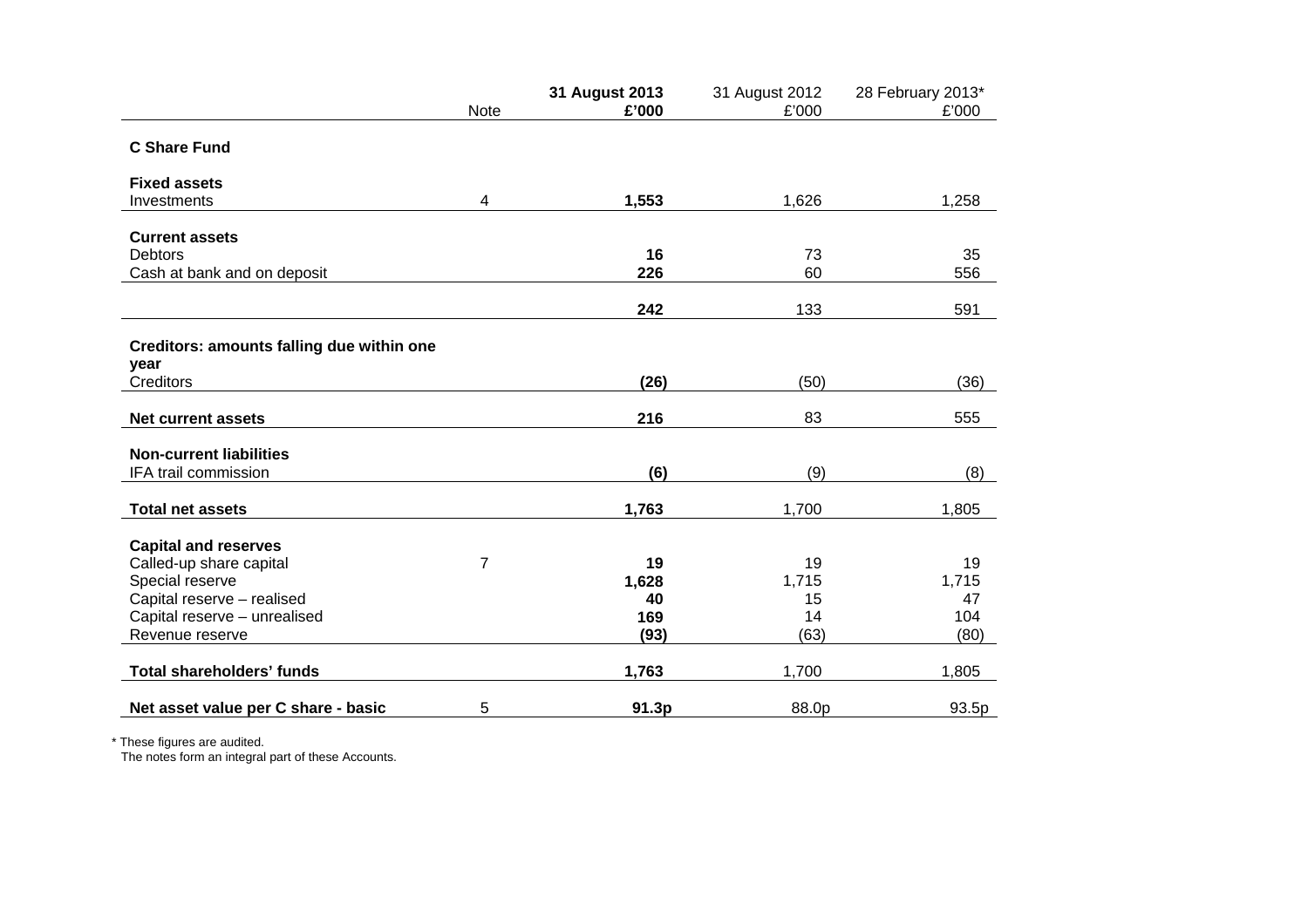|                                            | <b>Note</b> | 31 August 2013<br>£'000 | 31 August 2012<br>£'000 | 28 February 2013*<br>£'000 |
|--------------------------------------------|-------------|-------------------------|-------------------------|----------------------------|
| <b>Total</b>                               |             |                         |                         |                            |
| <b>Fixed assets</b>                        |             |                         |                         |                            |
| Investments                                | 4           | 5,907                   | 5,609                   | 5,803                      |
| <b>Current assets</b>                      |             |                         |                         |                            |
| <b>Debtors</b>                             |             | 95                      | 228                     | 145                        |
| Cash at bank and on deposit                |             | 240                     | 281                     | 560                        |
|                                            |             | 335                     | 509                     | 705                        |
| Creditors: amounts falling due within one  |             |                         |                         |                            |
| year                                       |             |                         |                         |                            |
| Creditors                                  |             | (106)                   | (117)                   | (123)                      |
| Net current assets                         |             | 229                     | 392                     | 582                        |
|                                            |             |                         |                         |                            |
| <b>Non-current liabilities</b>             |             |                         |                         |                            |
| IFA trail commission                       |             | (14)                    | (21)                    | (18)                       |
| <b>Total net assets</b>                    |             | 6,122                   | 5,980                   | 6,367                      |
| <b>Capital and reserves</b>                |             |                         |                         |                            |
| Called-up share capital                    | 7           | 66                      | 66                      | 66                         |
| Special reserve                            |             | 5,357                   | 5,693                   | 5,693                      |
| Capital reserve - realised                 |             | 329                     | 167                     | 344                        |
| Capital reserve - unrealised               |             | 684                     | 327                     | 573                        |
| Revenue reserve                            |             | (314)                   | (273)                   | (309)                      |
| <b>Total shareholders' funds</b>           |             | 6,122                   | 5,980                   | 6,367                      |
| Net asset value per ordinary share - basic | 5           | 92.0p                   | 90.3p                   | 96.3p                      |
| Net asset value per C share - basic        | 5           | 91.3p                   | 88.0p                   | 93.5p                      |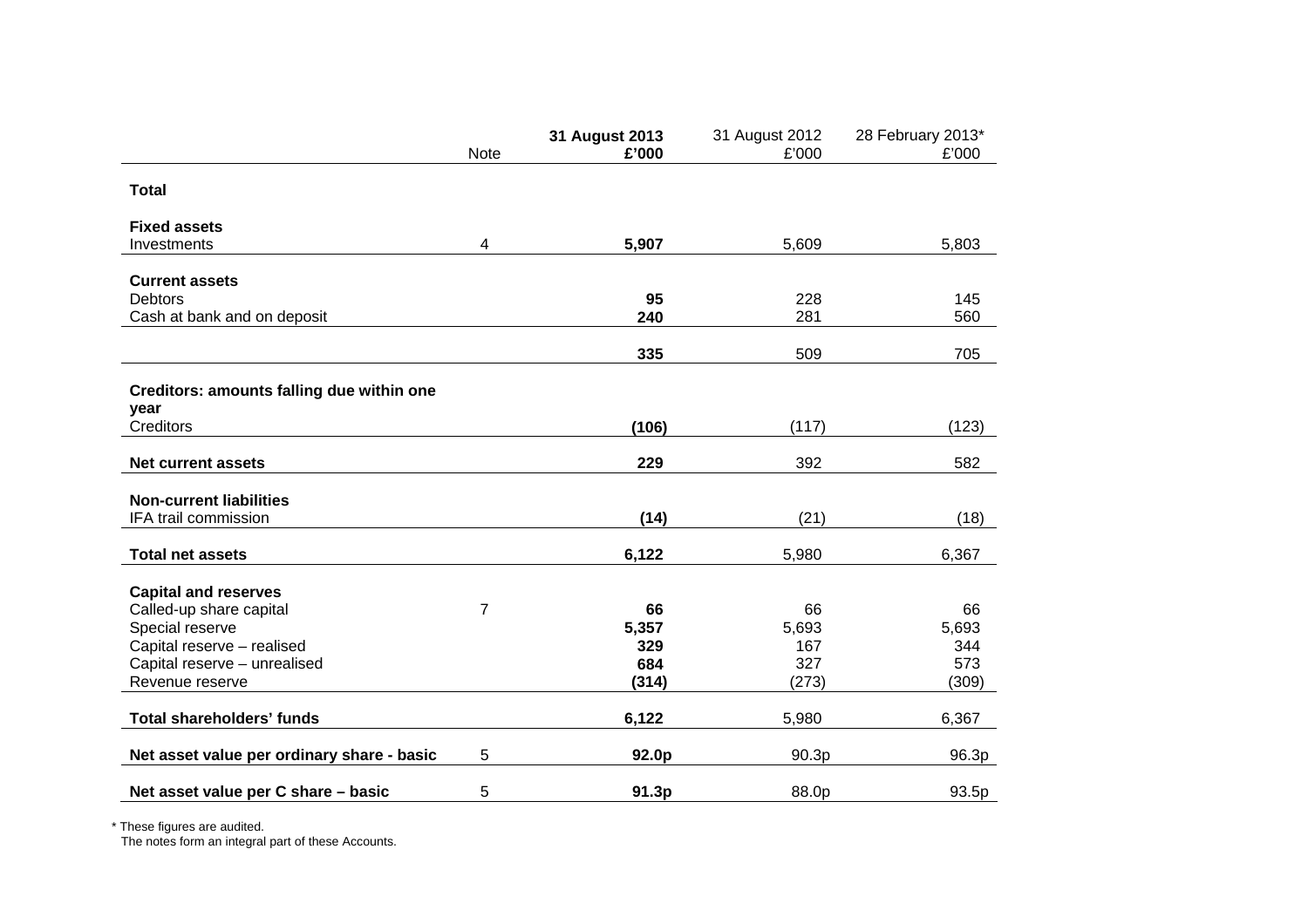# **CONDENSED CASH FLOW STATEMENT FOR TO THE PERIOD FROM 1 MARCH 2013 TO 31 AUGUST 2013 (UNAUDITED)**

|                                                                       |             | <b>6 Months</b><br><b>Ended</b><br>31 August | 6 Months<br>Ended<br>31 August | 12 Months<br>Ended<br>28 February |
|-----------------------------------------------------------------------|-------------|----------------------------------------------|--------------------------------|-----------------------------------|
|                                                                       |             | 2013                                         | 2012                           | 2013*                             |
|                                                                       | <b>Note</b> | £'000                                        | £'000                          | £'000                             |
| <b>Ordinary Share Fund</b>                                            |             |                                              |                                |                                   |
| <b>Operating activities</b>                                           |             |                                              |                                |                                   |
| Investment income received                                            |             | 65                                           | 36                             | 56                                |
| Deposit interest received                                             |             |                                              |                                | $\overline{2}$                    |
| Investment management fees                                            |             | (23)                                         | (22)                           | (22)                              |
| Other cash payments                                                   |             | (26)                                         | (95)                           | (85)                              |
| <b>Cash flow from operations</b>                                      | 6           | 16                                           | (81)                           | (49)                              |
|                                                                       |             |                                              |                                |                                   |
| <b>Cash flow from investing activities</b><br>Purchase of investments |             | (12)                                         | (600)                          | (1,700)                           |
| Sale of investments                                                   |             | 260                                          | 1,123                          | 1,978                             |
|                                                                       |             |                                              |                                |                                   |
| Net cash flow from investing activities                               |             | 248                                          | 523                            | 278                               |
| Net cash flow before financing                                        |             | 264                                          | 442                            | 229                               |
| <b>Cash flow from financing activities</b>                            |             |                                              |                                |                                   |
| Expenses of share issues                                              |             | (5)                                          |                                | (4)                               |
|                                                                       |             |                                              |                                |                                   |
| Net cash flow from financing activities                               |             | (5)                                          |                                | (4)                               |
| Equity dividend paid                                                  | 8           | (249)                                        | (249)                          | (249)                             |
| Increase/(decrease) in cash at bank and                               |             |                                              |                                |                                   |
| on deposit                                                            |             | 10                                           | 193                            | (24)                              |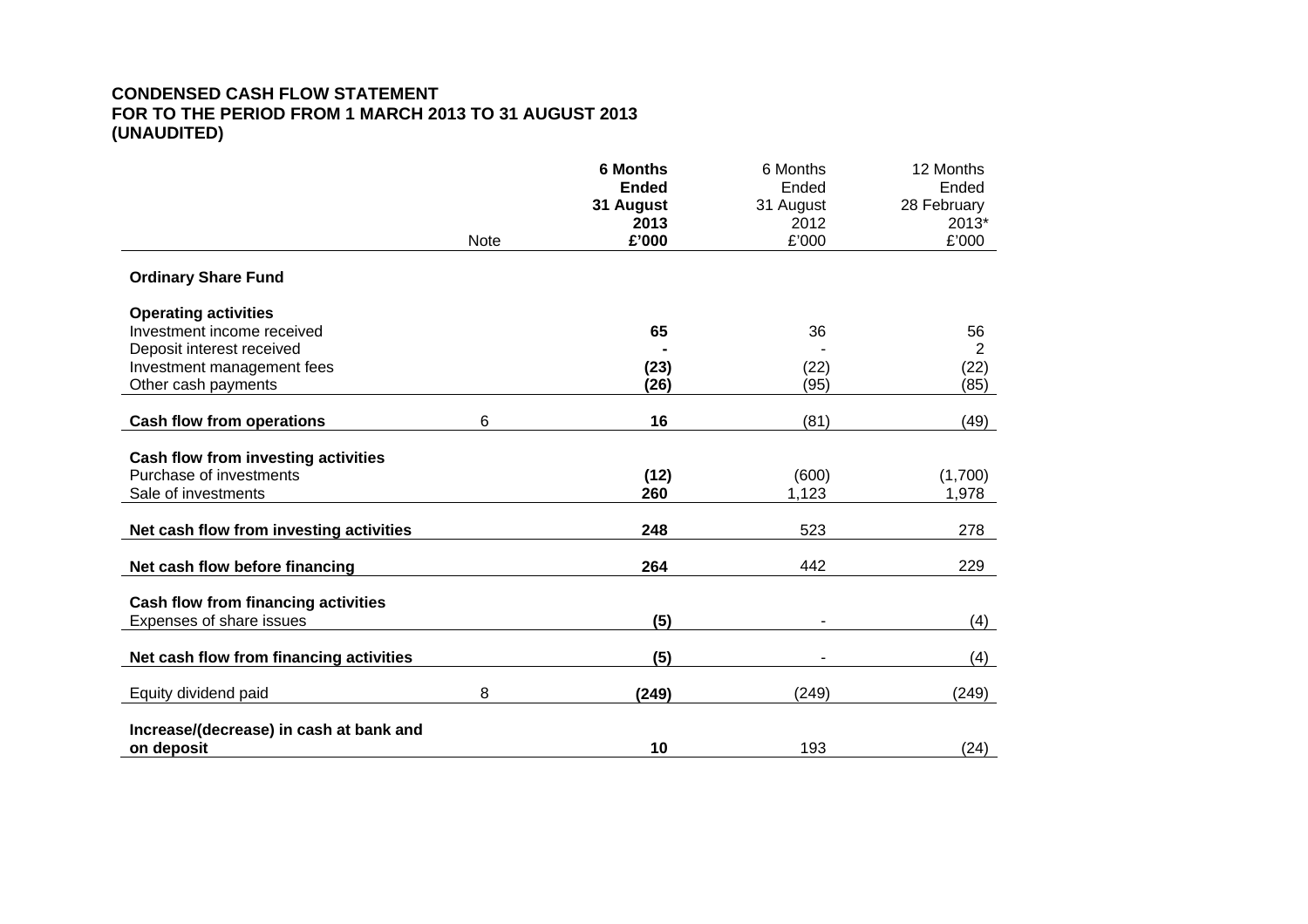|                                                       |             | <b>6 Months</b> | 6 Months      | 12 Months   |
|-------------------------------------------------------|-------------|-----------------|---------------|-------------|
|                                                       |             | <b>Ended</b>    | Ended         | Ended       |
|                                                       |             | 31 August       | 31 August     | 28 February |
|                                                       |             | 2013            | 2012          | 2013*       |
|                                                       | <b>Note</b> | £'000           | $\pounds'000$ | £'000       |
| <b>C Share Fund</b>                                   |             |                 |               |             |
| <b>Operating activities</b>                           |             |                 |               |             |
| Investment income received                            |             | 12              | 3             | 8           |
| Deposit interest received                             |             | 1               |               |             |
| Investment management fees                            |             | (17)            | (9)           | (9)         |
| Other cash payments                                   |             | (4)             | (40)          | (20)        |
| <b>Cash flow from operations</b>                      | 6           | (8)             | (46)          | (21)        |
| <b>Cash flow from investing activities</b>            |             |                 |               |             |
| Purchase of investments                               |             | (230)           | (642)         | (722)       |
| Sale of investments                                   |             |                 | 731           | 1,307       |
|                                                       |             |                 |               |             |
| Net cash flow from investing activities               |             | (230)           | 89            | 585         |
| Net cash flow before financing                        |             | (238)           | 43            | 564         |
| Cash flow from financing activities                   |             |                 |               |             |
| Expenses of share issue                               |             | (5)             |               | (25)        |
| Net cash flow from financing activities               |             | (5)             |               | (25)        |
| Equity dividend paid                                  | 8           | (87)            | (87)          | (87)        |
| (Decrease)/increase in cash at bank and<br>on deposit |             | (330)           | (44)          | 452         |
|                                                       |             |                 |               |             |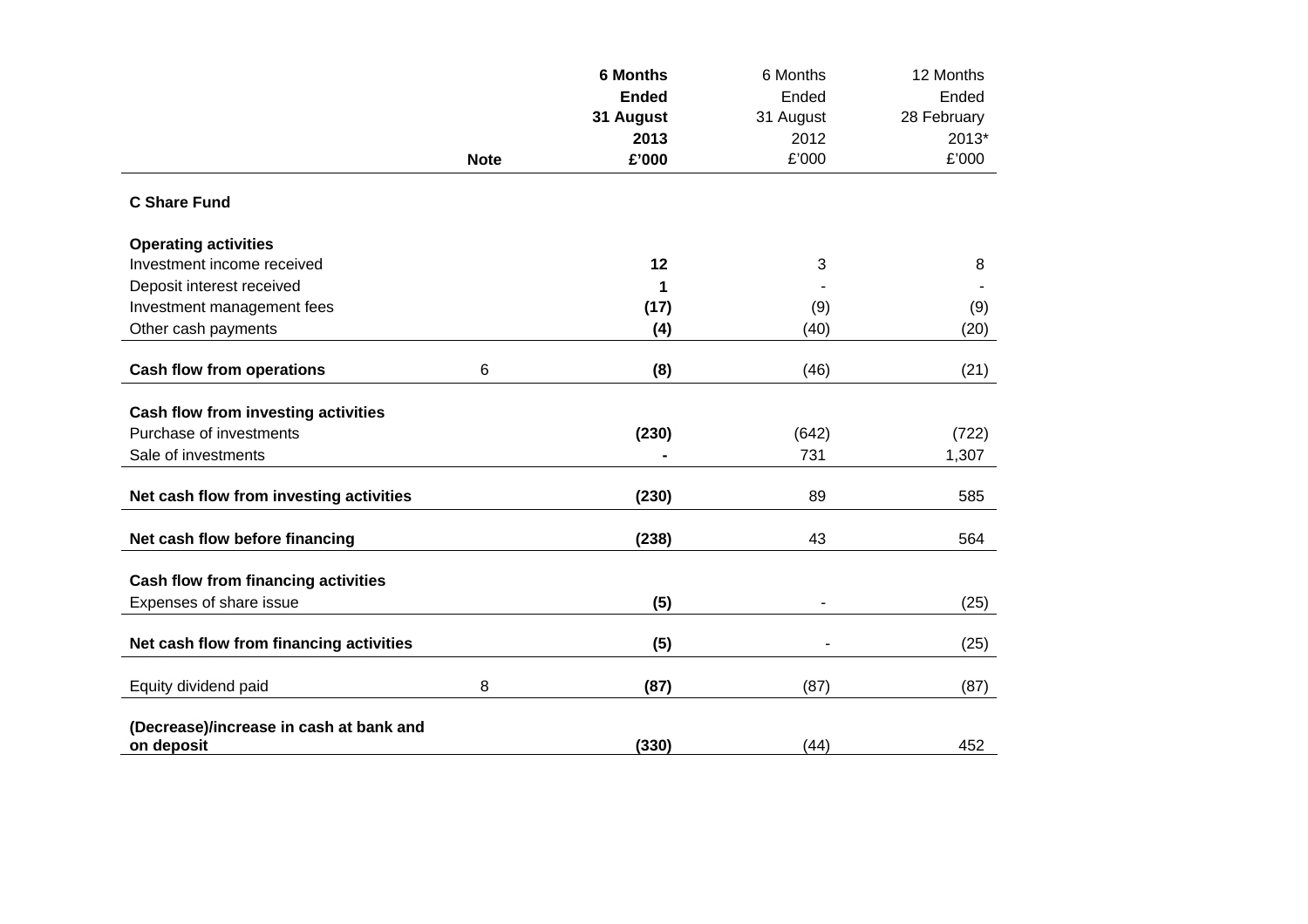|                                                                |             | <b>6 Months</b> | 6 Months       | 12 Months      |
|----------------------------------------------------------------|-------------|-----------------|----------------|----------------|
|                                                                |             | <b>Ended</b>    | Ended          | Ended          |
|                                                                |             | 31 August       | 31 August      | 28 February    |
|                                                                |             | 2013            | 2012           | 2013*          |
|                                                                | <b>Note</b> | £'000           | £'000          | £'000          |
| <b>Total</b>                                                   |             |                 |                |                |
| <b>Operating activities</b>                                    |             |                 |                |                |
| Investment income received                                     |             | 77              | 39             | 64             |
| Deposit interest received                                      |             | 1               |                | $\overline{2}$ |
| Investment management fees                                     |             | (40)            | (31)           | (31)           |
| Other cash payments                                            |             | (30)            | (135)          | (105)          |
| <b>Cash flow from operations</b>                               | 6           | 8               | (127)          | (70)           |
|                                                                |             |                 |                |                |
| Cash flow from investing activities<br>Purchase of investments |             | (242)           | (1, 242)       | (2, 422)       |
| Sale of investments                                            |             | 260             | 1,854          | 3,285          |
|                                                                |             |                 |                |                |
| Net cash flow from investing activities                        |             | 18              | 612            | 863            |
| Net cash flow before financing                                 |             | 26              | 485            | 793            |
| Cash flow from financing activities                            |             |                 |                |                |
| Expenses of share issues                                       |             | (10)            |                | (29)           |
| Net cash flow from financing activities                        |             | (10)            | $\blacksquare$ | (29)           |
| <b>Equity dividend paid</b>                                    | 8           | (336)           | (336)          | (336)          |
| (Decrease)/increase in cash at bank and<br>on deposit          |             | (320)           | 149            | 428            |
|                                                                |             |                 |                |                |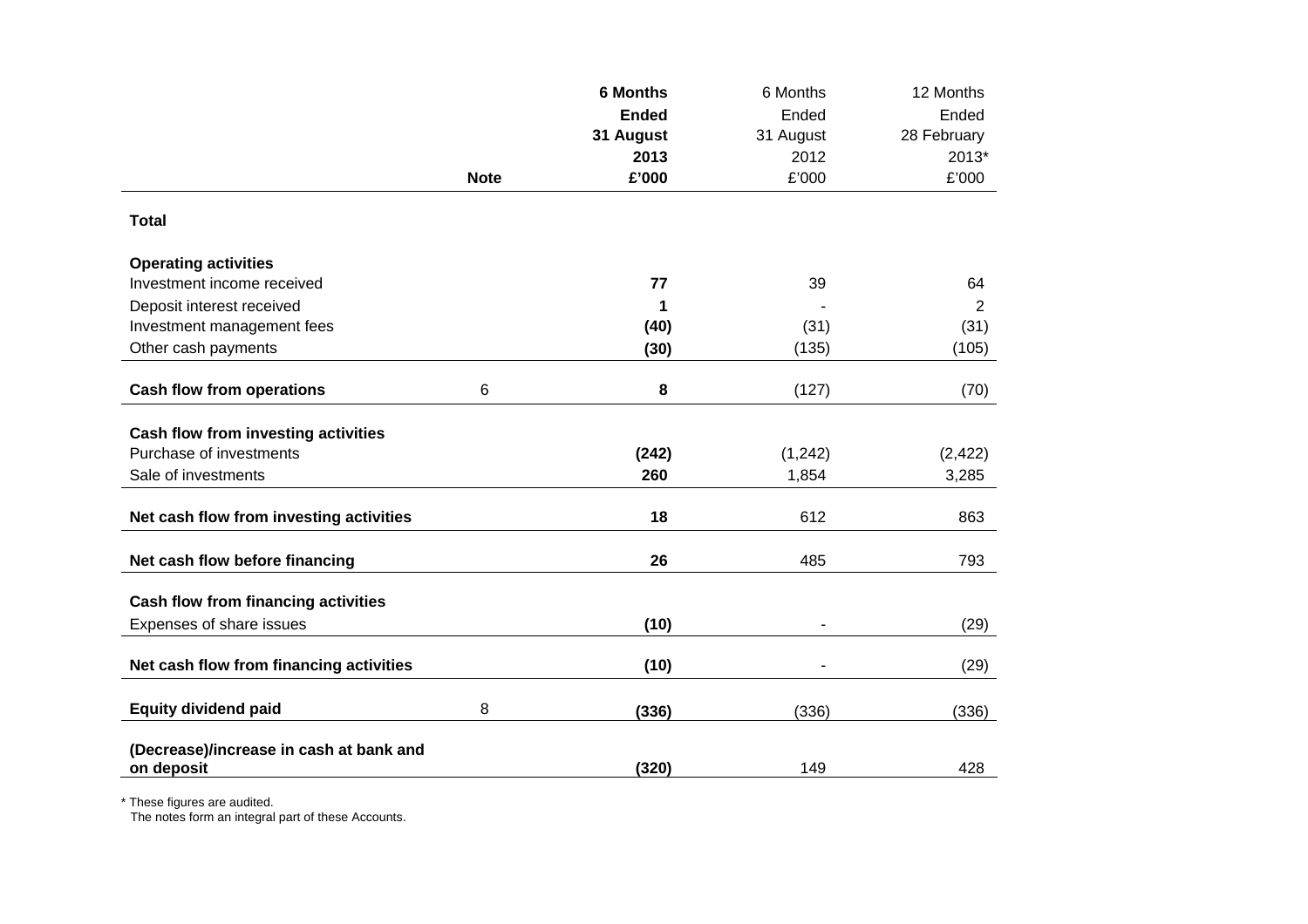# **CONDENSED NOTES TO THE ACCOUNTS**

# **1. Nature of Financial Information**

### **Basis of accounting**

These Accounts have been prepared under the historical cost convention, except for the valuation of financial assets at fair value through profit or loss, in accordance with UK Generally Accepted Accounting Practice ("UK GAAP"). These Accounts cover the six month period ended 31 August 2013.

In determining the analysis of total income and expenses as between capital return and revenue return, the Directors have followed the guidance contained in the AIC SORP, as revised in 2009, and on the assumption that the Company maintains VCT status.

The Accounts are prepared on the basis of the accounting policies set out in the Annual Report and Accounts for the year ended 28 February 2013.

The financial information contained in this report does not constitute full statutory accounts as defined in Section 434 of the Companies Act 2006. The financial information for the six month period ended 31 August 2013 and the six month period ended 31 August 2012 has not been audited or reviewed by the Company's Auditors pursuant to the Auditing Practices Board guidance on such reviews.

The information for the year ended 28 February 2013 has been extracted from the latest published Annual Report and Accounts, which have been filed with the Registrar of Companies. The report of the Auditors on those Accounts contained no qualification or statement under Section 498(2) or (3) of the Companies Act 2006.

### **Going concern**

After making enquiries, and having reviewed the portfolio, balance sheet and projected income and expenditure for the next twelve months, the Directors have a reasonable expectation that the Company has adequate resources to continue in operation for the foreseeable future. The Directors have therefore adopted the going concern basis in preparing these Accounts.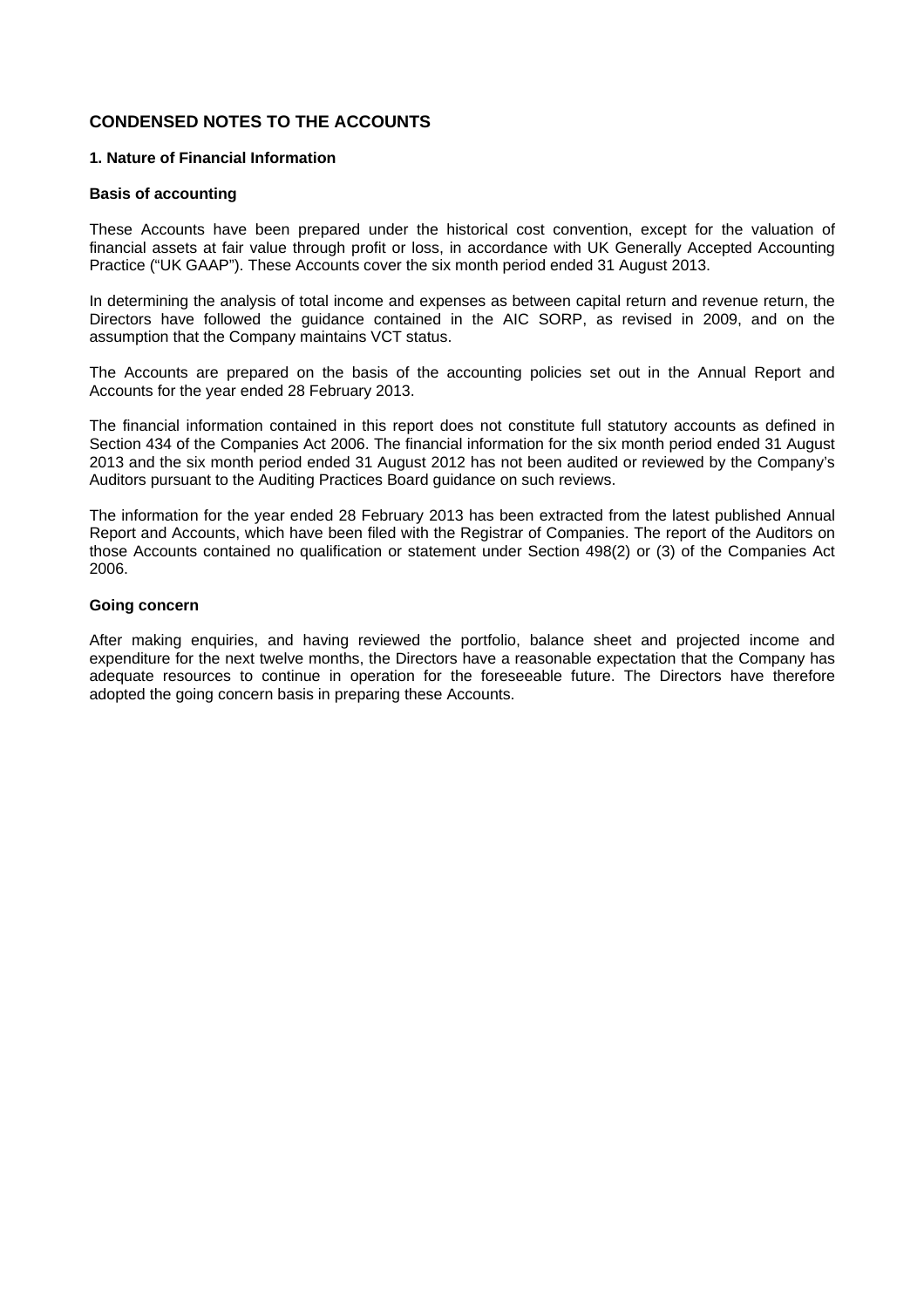#### **2. Return per Share**

|                           | <b>6 Months Ended</b><br>31 August 2013 |                | 6 Months Ended<br>31 August 2012 |         | 12 Months Ended<br>28 February 2013 |       |         |         |       |
|---------------------------|-----------------------------------------|----------------|----------------------------------|---------|-------------------------------------|-------|---------|---------|-------|
|                           | Revenue                                 | <b>Capital</b> | <b>Total</b>                     | Revenue | Capital                             | Total | Revenue | Capital | Total |
|                           | pence                                   | pence          | pence                            | pence   | pence                               | pence | pence   | pence   | pence |
| Return per ordinary share | 0.2                                     | 0.8            | 1.0                              | (0.6)   | 1.2                                 | 0.6   | (1.0)   | 7.5     | 6.5   |
| Return per C share        | (0.7)                                   | 3.0            | 2.3                              | (1.0)   | 0.9                                 | (0.1) | (1.8)   | 7.2     | 5.4   |

#### **Ordinary shares**

Revenue return per ordinary share is based on the net revenue gain on ordinary activities after taxation of £8,000 (31 August 2012: loss of £27,000; 28 February 2013: loss of £46,000) and on 4,738,463 ordinary shares (31 August 2012: 4,738,463; 28 February 2013: 4,738,463), being the weighted average number of ordinary shares in issue during the period.

Capital return per ordinary share is based on the net capital gain for the period of £38,000 (31 August 2012: £54,000; 28 February 2013: £355,000) and on 4,738,463 ordinary shares (31 August 2012: 4,738,463; 28 February 2013: 4,738,463), being the weighted average number of ordinary shares in issue during the period.

Total return per ordinary share is based on the net gain on ordinary activities for the period of £46,000 (31 August 2012: £27,000; 28 February 2013: £309,000) and on 4,738,463 ordinary shares (31 August 2012: 4,738,463; 28 February 2013: 4,738,463), being the weighted average number of ordinary shares in issue during the period.

#### **C shares**

Revenue return per C share is based on the net revenue loss on ordinary activities after taxation of £13,000 (31 August 2012: £18,000; 28 February 2013: £35,000) and on 1,931,095 C shares (31 August 2012: 1,931,095; 28 February 2013: 1,931,095), being the weighted average number of C shares in issue during the period.

Capital return per C share is based on the net capital gain for the period of £58,000 (31 August 2012: £17,000; 28 February 2013: £139,000) and on 1,931,095 C shares (31 August 2012: 1,931,095; 28 February 2013: 1,931,095), being the weighted average number of C shares in issue during the period.

Total return per C share is based on the total gain for the period of £45,000 (31 August 2012: loss of £1,000; 28 February 2013 £104,000) and on 1,931,095 C shares (31 August 2012: 1,931,095; 28 February 2013: 1,931,095), being the weighted average number of C shares in issue during the period.

#### **3. Taxation on Ordinary Activities**

The estimated effective tax rate at the year end is 0 per cent. for both share funds. This remains unchanged from the prior period.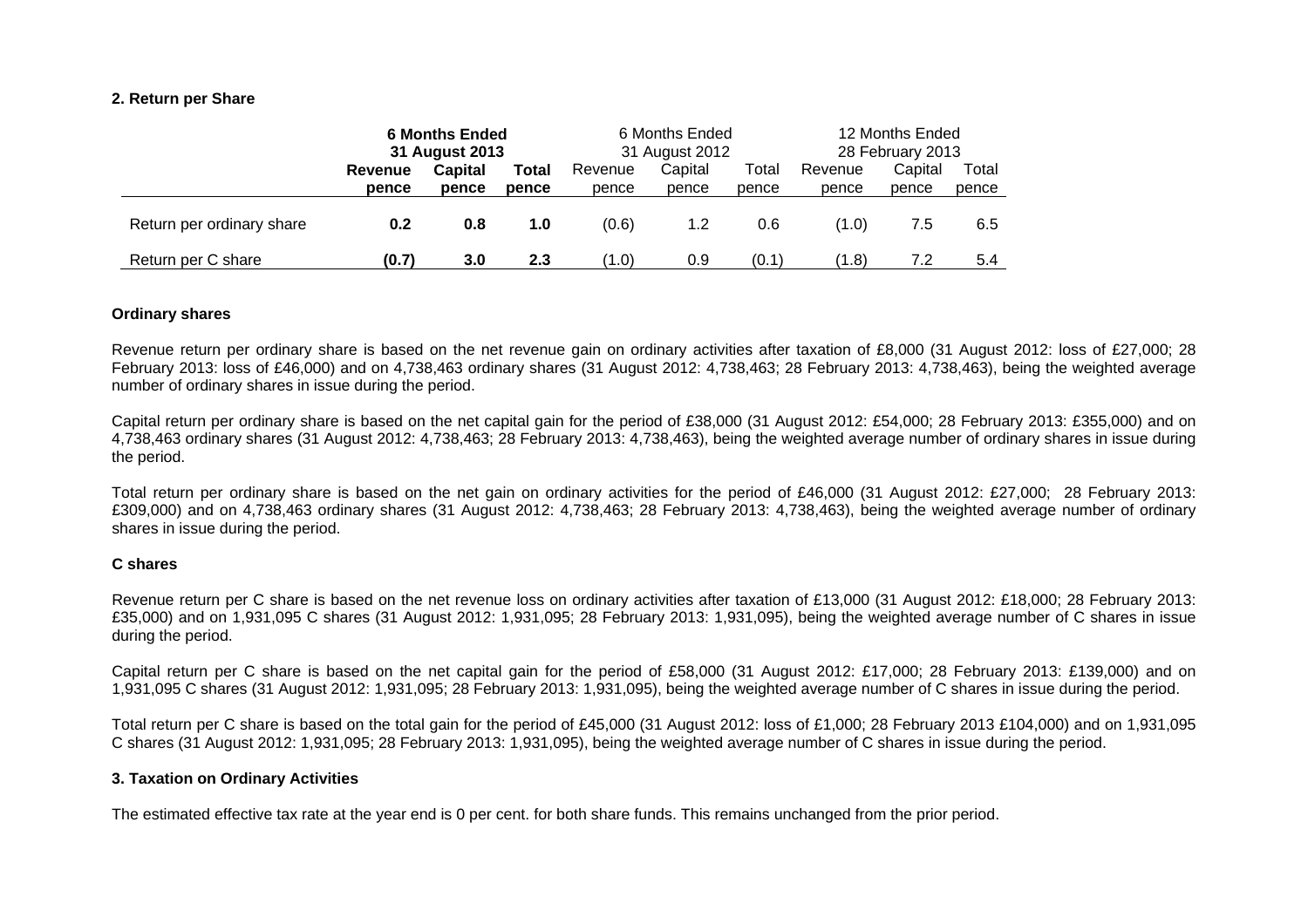### **4. Investments at Fair Value through Profit or Loss**

|                                           | 31 August<br>2013<br>£'000 | 31 August<br>2012<br>£'000 | 28 February<br>2013<br>£'000 |
|-------------------------------------------|----------------------------|----------------------------|------------------------------|
| <b>Ordinary Share Fund</b>                |                            |                            |                              |
| <b>Investment portfolio summary</b>       |                            |                            |                              |
| <b>Investments in Structured Products</b> | 1,727                      | 2,118                      | 1,734                        |
| Unquoted investments                      | 2,625                      | 1,669                      | 2,809                        |
| Other investments                         | 2                          | 196                        | $\overline{2}$               |
|                                           | 4,354                      | 3,983                      | 4,545                        |
|                                           |                            |                            |                              |
| <b>C Share Fund</b>                       |                            |                            |                              |
| <b>Investment portfolio summary</b>       |                            |                            |                              |
| <b>Investments in Structured Products</b> | 707                        | 1,045                      | 687                          |
| Unquoted investments                      | 743                        | 383                        | 469                          |
| Other investments                         | 103                        | 198                        | 102                          |
|                                           | 1,553                      | 1,626                      | 1,258                        |
|                                           |                            |                            |                              |
| <b>Total</b>                              |                            |                            |                              |
| <b>Investment portfolio summary</b>       |                            |                            |                              |
| <b>Investments in Structured Products</b> | 2,434                      | 3,163                      | 2,421                        |
| Unquoted investments                      | 3,368                      | 2,052                      | 3,278                        |
| Other investments                         | 105                        | 394                        | 104                          |
|                                           | 5,907                      | 5,609                      | 5,803                        |
|                                           |                            |                            |                              |
| 5. Net Asset Value per Share              |                            |                            |                              |
|                                           |                            |                            |                              |
|                                           | 31 August                  | 31 August                  | 28 February                  |
|                                           | 2013                       | 2012                       | 2013                         |
|                                           | pence                      | pence                      | pence                        |
| Net asset value per ordinary share        | 92.0                       | 90.3                       | 96.3                         |
|                                           |                            |                            |                              |
| Net asset value per C share               | 91.3                       | 88.0                       | 93.5                         |

The basic net asset value per ordinary share is based on net assets (including current period revenue) of £4,359,000 (31 August 2012: £4,280,000; 28 February 2013: £4,562,000) and on 4,738,463 ordinary shares (31 August 2012: 4,738,463; 28 February 2013: 4,738,463), being the number of ordinary shares in issue at the period end.

The basic net asset value per C share is based on net assets of £1,763,000 (31 August 2012: £1,700,000; 28 February 2013: £1,805,000) and on 1,931,095 C shares (31 August 2012: 1,931,095; 28 February 2013: 1,931,095), being the number of C shares in issue at the period end.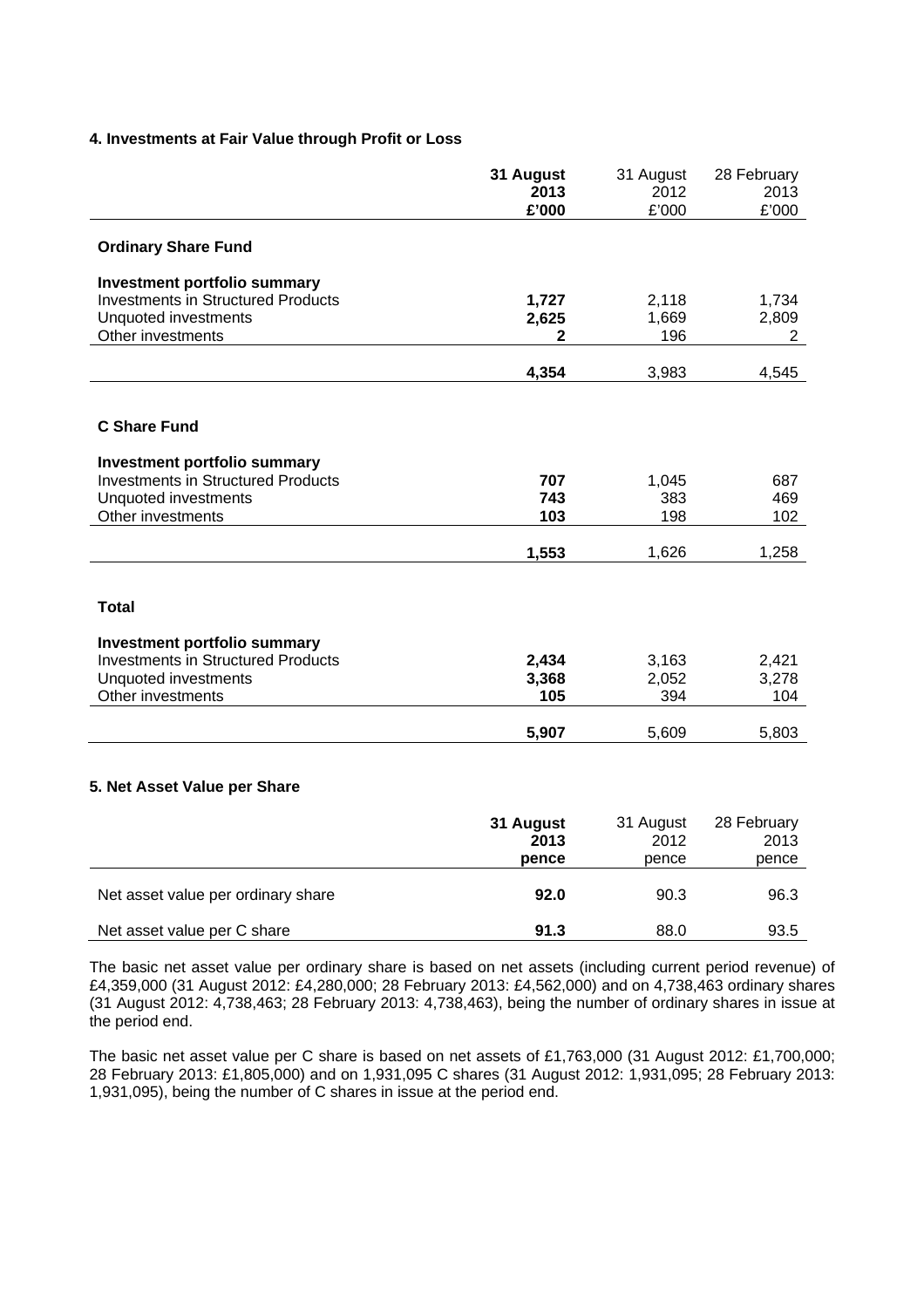|                                                                                                                                          | 31 August<br>2013<br>£'000 | 31 August<br>2012<br>£'000 | 28 February<br>2013<br>£'000 |
|------------------------------------------------------------------------------------------------------------------------------------------|----------------------------|----------------------------|------------------------------|
| <b>Ordinary Share Fund</b>                                                                                                               |                            |                            |                              |
| Gain on ordinary activities before taxation<br>Gain on investments<br>Decrease/(increase) in debtors<br>(Decrease)/increase in creditors | 46<br>(56)<br>31<br>(5)    | 27<br>(71)<br>(36)<br>(1)  | 309<br>(388)<br>9<br>21      |
| Cash flow from operating activities                                                                                                      | 16                         | (81)                       | (49)                         |
| <b>C Share Fund</b>                                                                                                                      |                            |                            |                              |
| Gain/(loss) on ordinary activities before taxation<br>Gain on investments                                                                | 45<br>(65)                 | (1)<br>(24)                | 104<br>(152)                 |
| Income reinvested                                                                                                                        |                            | (1)                        |                              |
| Decrease/(increase) in debtors                                                                                                           | 18                         | (22)                       | 16                           |
| (Decrease)/increase in creditors                                                                                                         | (6)                        | $\overline{2}$             | 11                           |
| Cash flow from operating activities                                                                                                      | (8)                        | (46)                       | (21)                         |
| <b>Total</b>                                                                                                                             |                            |                            |                              |
| Gain on ordinary activities before taxation                                                                                              | 91                         | 26                         | 413                          |
| Gain on investments                                                                                                                      | (121)                      | (95)                       | (540)                        |
| Income reinvested<br>Decrease/(increase) in debtors                                                                                      | 49                         | (1)<br>(58)                | 25                           |
| (Decrease)/increase in creditors                                                                                                         | (11)                       | 1                          | 32                           |
|                                                                                                                                          |                            |                            |                              |
| Cash flow from operating activities                                                                                                      | 8                          | (127)                      | (70)                         |
|                                                                                                                                          |                            |                            |                              |

### **6. Reconciliation of Net Gain/(Loss) before Taxation to Cash Flow from Operating Activities**

# **7. Called-up Share Capital**

|                            | <b>Number</b> | 31 August<br>2013<br>£'000 |
|----------------------------|---------------|----------------------------|
| Ordinary shares of 1p each | 4,738,463     | 47                         |
| C shares of 1p each        | 1,931,095     | 19                         |

# **8. Dividends**

For the year to 28 February 2013 the Ordinary Share Fund declared a final dividend of 5.25p per ordinary share on 4,738,463 shares amounting to £248,769. The dividend was paid on 24 July 2013 to ordinary shareholders on the register at 31 May 2013.

For the year to 28 February 2013 the C Share Fund declared a final dividend of 4.5p per C share on 1,931,095 shares amounting to £86,899. The dividend was paid on 24 July 2013 to C shareholders on the register at 31 May 2013.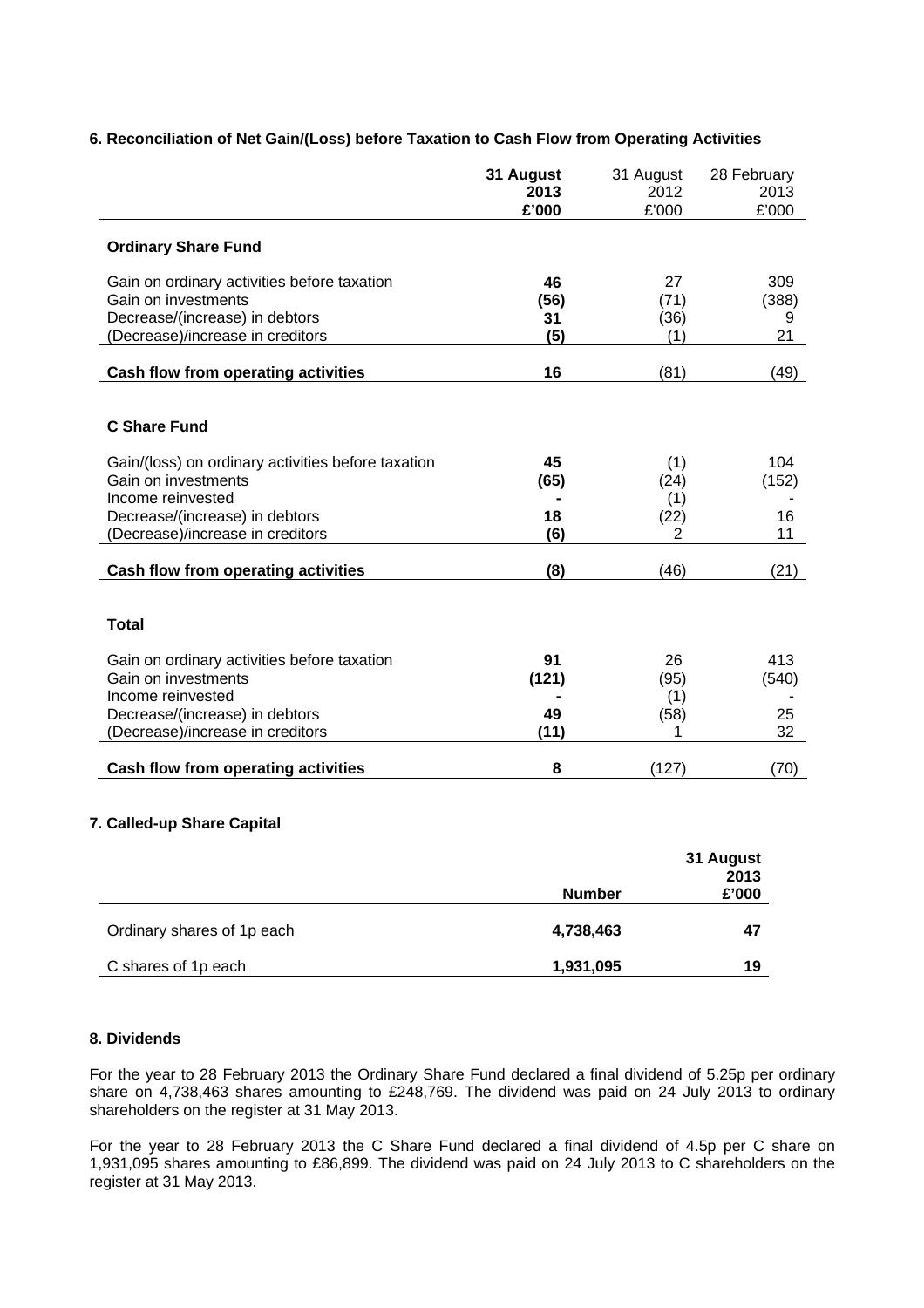#### **9. Transactions with Related Parties**

John Glencross is considered to be a related party due to his position as Chief Executive and a director of Calculus Capital, one of the Company's Investment Managers. He does not receive any remuneration from the Company. He is a director of Terrain Energy Limited and Lime Technology Limited, and stepped down from the board of Human Race Group Limited during the period, companies in which the Company has invested.

#### **10. Transactions with Investment Managers**

Investec Structured Products is a related party in respect of its appointment as an Investment Manager to the Company and is entitled to a performance incentive fee. Investec Structured Products will receive an arrangement fee of 0.75 per cent. of the amount invested in each Structured Product. This arrangement fee shall be paid to Investec Structured Products by the issuer of the relevant Structured Product. No arrangement fee will be paid to Investec Structured Products in respect of any decision to invest in Investecissued Structured Products. Investec Structured Products has agreed not to earn an annual management fee from the Company.

As at 31 August 2013, £nil (31 August 2012: £nil; 28 February 2013: £nil) was payable to Investec Structured Products in relation to the initial fee of 5 per cent. of the gross funds raised pursuant to the original ordinary share offer. £nil (31 August 2012: £22,000; 28 February 2013: £nil) was payable to Investec Structured Products in relation to the initial fee of 5 per cent. of the gross funds raised pursuant to the C share offer.

In addition, £25,000 (31 August 2012: £121,000; 28 February 2013: £62,000) was owed to the Ordinary Share Fund by Investec Structured Products as claw back of costs in excess of the agreed expenses cap of 3 per cent. £11,000 (31 August 2012: £68,000; 28 February 2013: £28,000) was owed to the C Share Fund.

Calculus Capital is regarded as a related party in respect of its appointment as an Investment Manager to the Company. For the period ended 31 August 2013, fees of £33,000 (31 August 2012: £31,000; 28 February 2013: £61,000) were payable to Calculus Capital. As at 31 August 2013, fees of £39,000 (31 August 2012: £15,000; 28 February 2013: £46,000) were outstanding (£34,000 by the Ordinary Share Fund and £5,000 by the C Share Fund). Calculus Capital is also entitled to a performance incentive fee.

Calculus Capital receives a fee from Terrain, Lime Technology, MicroEnergy, Human Race, Metropolitan, Hampshire and Tollan for the provision of a director, as well as an annual monitoring fee which also covers the provision of certain administrative support services. In the period ended 31 August 2013, the amount paid to Calculus Capital which was attributable to the investment made by the Company was £1,648 (31 August 2012: £1,441; 28 February 2013: £3,951) from Terrain; £1,356 (31 August 2012: £1,228; 28 February 2013: £5,695) from Lime; £1,003 (31 August 2012: £1,286; 28 February 2013: £2,728) from MicroEnergy; £1,705 (31 August 2012: £514; 28 February 2013: £2,662) from Human Race; £482 (31 August 2012: £1,182; 28 February 2013: £2,899) from Metropolitan; £1,219 (31 August 2012: £nil; 28 February 2013: £112) from Hampshire; and £1,406 (31 August 2012: £nil; 28 February 2013: £nil) from Tollan (all excluding VAT).

In the period ended 31 August 2013, Calculus Capital paid to the Company arrangement fees received from Secure Electrans in 2012. The net amount paid to the Company as a result of the Company's investment in Secure Electrans Limited was £1,890 (31 August 2012: £nil; 28 February 2013: £nil).

Calculus Capital also receives an annual fee from Dryden Human Capital, Corfe and Brigantes for the provision of a director. In the period ended 31 August 2013, the amount paid to Calculus Capital which was attributable to the investment made by the Company was £901 (31 August 2012: £nil; 28 February 2013: £nil) from Dryden; £364 (31 August 2012: £nil; 28 February 2013: £378) from Brigantes; and £216 (31 August 2012: £nil; 28 February 2013: £223) from Corfe (all excluding VAT).

In the period ended 31 August 2013, Calculus Capital received arrangement fees as a result of the Company's new investments. Calculus Capital received an arrangement fee of £1,500 (31 August 2012: £nil; 28 February 2013: £nil) as a result of the Company's investment in Pico's Limited (trading as Benito's Hat), £150 (31 August 2012: £nil; 28 February 2013 £nil) for the investment in Terrain Energy Limited and £2,000 (31 August 2012: £nil; 28 February 2013: £nil) for the investment in Scancell plc. Kate Cornish-Bowden is a non-executive director of Scancell Holdings plc, having been nominated by Calculus Capital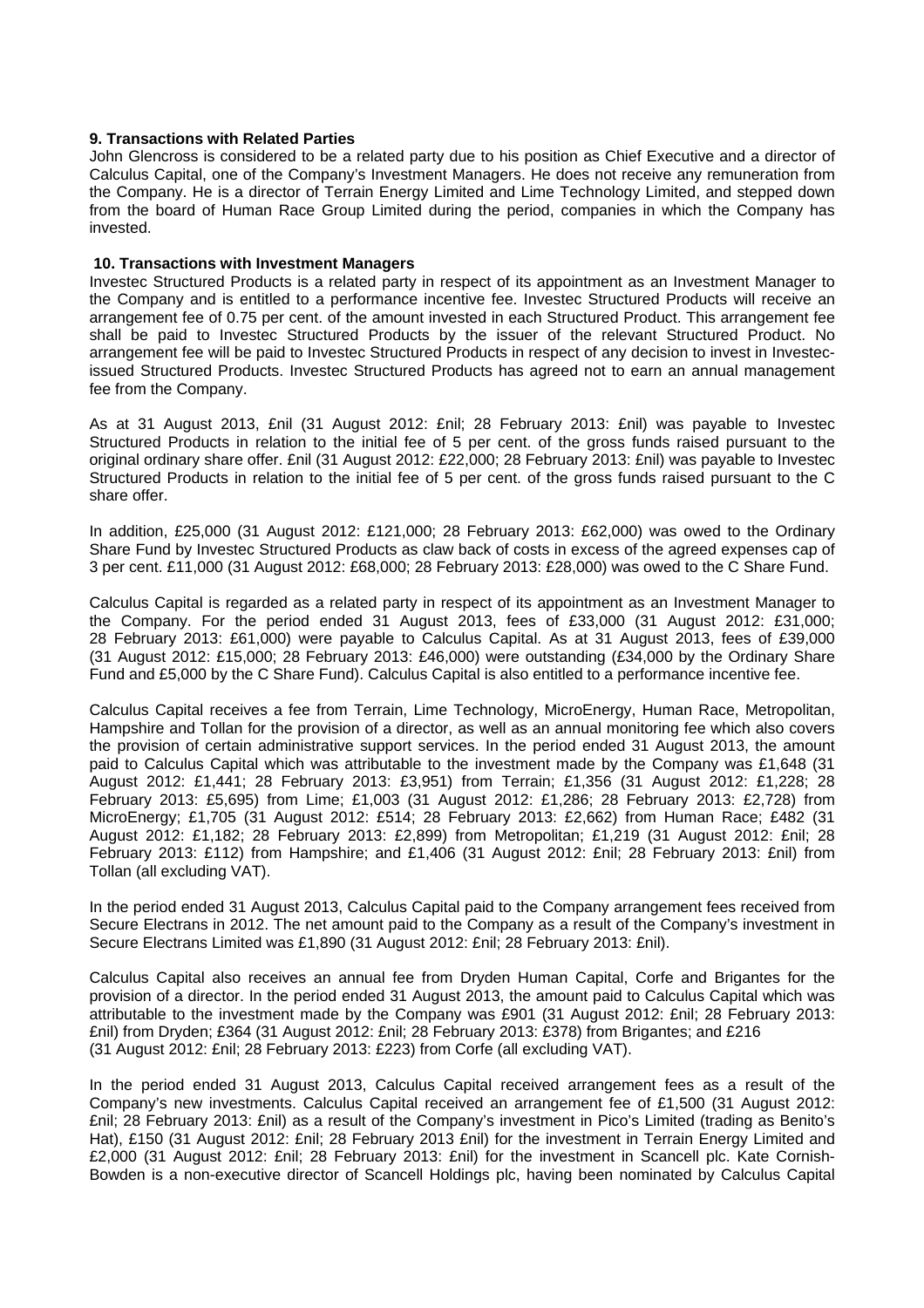following the Company's investment. Calculus Capital also received £94 from Benito's Hat for the provision of a director (31 August 2012: £nil; 28 February 2013: £nil).

### **COMPANY INFORMATION**

Michael O'Higgins (Chairman) **Company Secretary**<br>
Kate Cornish-Bowden **Cannel Access Capita** Sinclair Hende Kate Cornish-Bowden **Capita Sinclair Henderson**<br>John Glencross Capita Sinclair Henderson **Steven Meeks** Beaufort House

**Registered Office Beaufort House Auditors** 51 New North Road Grant Thornton UK LLP Exeter EX4 4EP 30 Finsbury Square Telephone: 01392 477 500 London EC2P 2YU

### **Structured Products Investment** London W1S 1YZ **Manager**

**Investec Structured Products Registrars** 2 Gresham Street<br>
London EC2V 7QP<br>
The Registry London EC2V 7QP<br>
The Registry<br>
Telephone: 020 7597 4000<br>
Telephone: 020 7597 4000 Telephone: 020 7597 4000 Website: www.investecstructuredproducts.com Beckenham

# **Venture Capital Investments Manager**

Calculus Capital Limited 104 Park Street London W1K 6NF Telephone: 020 7493 4940 Website: www.calculuscapital.com

**Directors Fund Administrator and**  *(Trading as –Capita Asset Services)*  51 New North Road Exeter EX4 4EP

### **Company Number Sponsor and Broker Company Number**

07142153 Nplus1 Singer Advisory LLP One Hanover Street

 Kent BR3 4TU Telephone: 0871 644 0300

(Calls cost 10p per minute plus network extras. Lines are open Monday to Friday 8.30 am to 5.30 pm).

A copy of the Investec Structured Products Calculus VCT plc Half Yearly Report for the six months ended 31 August 2013 can be found on the following websites: www.calculuscapital.com and www.investecstructuredproducts.com.

For further information, please contact:

**Investment Manager to the Structured Products Portfolio**  Investec Structured Products Gary Dale Telephone: 020 7597 4065

**Investment Manager to the Venture Capital Portfolio**  Calculus Capital Limited Susan McDonald Telephone: 020 7493 4940